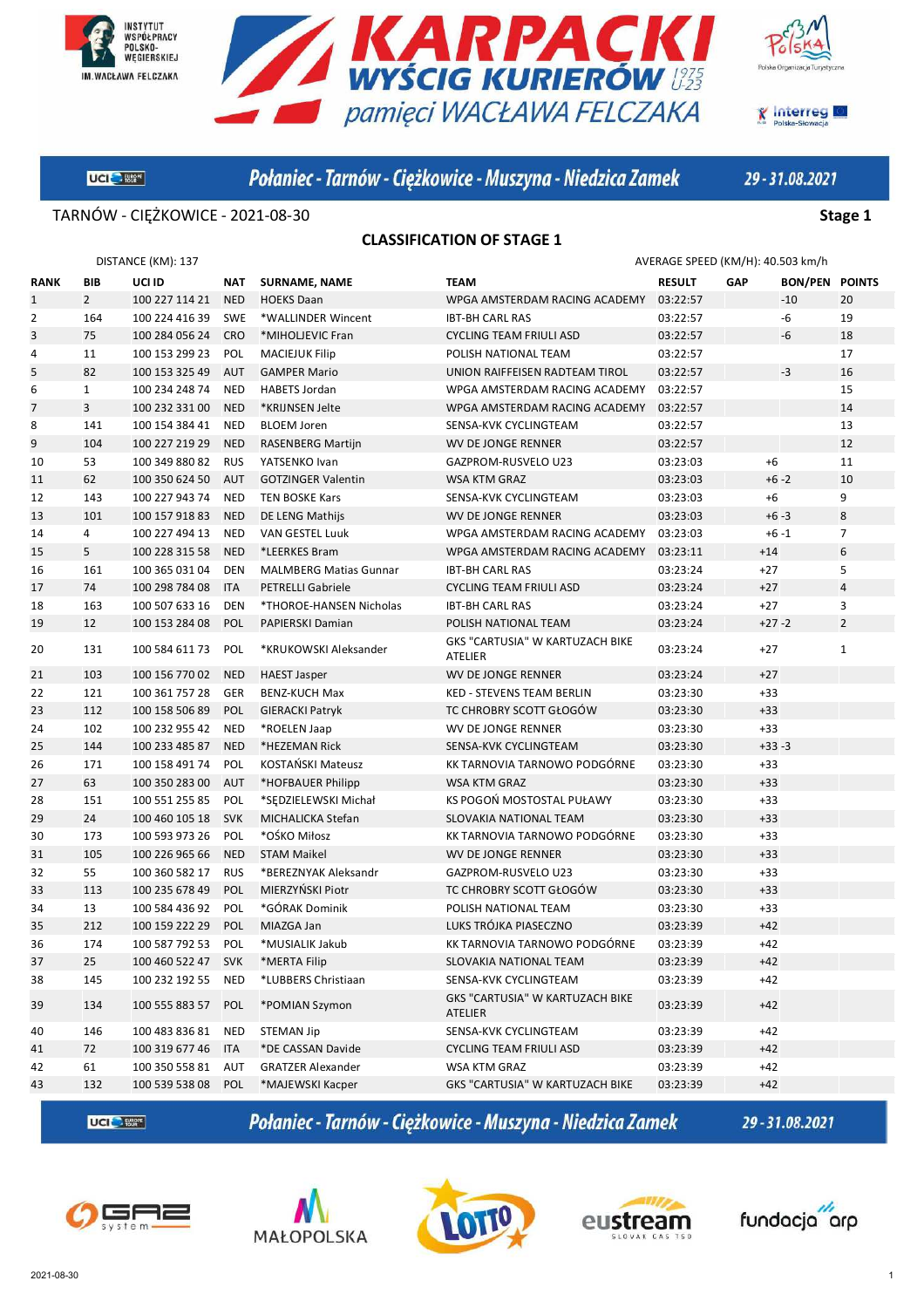







| <b>ATELIER</b><br>122<br>101 025 368 62<br><b>TRIMBORN Sebastian</b><br><b>KED - STEVENS TEAM BERLIN</b><br>03:23:46<br>$+49$<br>44<br><b>GER</b><br>152<br>POL<br>PROĆ Bartlomiej<br>KS POGOŃ MOSTOSTAL PUŁAWY<br>03:23:46<br>$+49$<br>45<br>100 158 487 70<br>125<br>GER<br>03:23:46<br>$+49$<br>46<br>100 364 588 46<br><b>MEYER Maximilian</b><br><b>KED - STEVENS TEAM BERLIN</b><br>114<br>POL<br>TC CHROBRY SCOTT GŁOGÓW<br>03:23:53<br>$+56$<br>47<br>100 583 586 18<br>*MAŁACHOWSKI Jakub<br>175<br>100 519 048 82<br>KK TARNOVIA TARNOWO PODGÓRNE<br>03:23:57<br>$+1:00$<br>48<br>POL<br>*FRATCZAK Radosław<br>162<br>$+1:02$<br>49<br>100 491 944 41<br><b>DEN</b><br>*RONHEDE Thorolf<br><b>IBT-BH CARL RAS</b><br>03:23:59<br>73<br>03:24:04<br>$+1:07$<br>50<br>100 294 738 36<br>ITA<br>*GARZARA Mattia<br><b>CYCLING TEAM FRIULI ASD</b><br>GKS "CARTUSIA" W KARTUZACH BIKE<br>51<br>133<br>100 484 464 30<br><b>POL</b><br><b>KRUKOWSKI Jan</b><br>03:24:06<br>$+1:09$<br>ATELIER<br>84<br>03:24:22<br>$+1:25$<br>52<br>100 155 788 87<br>AUS<br>ALBRECHT Jasper<br>UNION RAIFFEISEN RADTEAM TIROL<br>53<br>211<br>LUKS TRÓJKA PIASECZNO<br>$+1:34$<br>100 545 375 25<br><b>POL</b><br>FIJAK Jan<br>03:24:31<br>54<br>54<br>100 349 429 19<br><b>RUS</b><br><b>BELYAKOV Sergey</b><br>GAZPROM-RUSVELO U23<br>03:24:32<br>$+1:35$<br>22<br>03:24:39<br>$+1:42$<br>55<br>100 460 292 11<br><b>SVK</b><br><b>COMA Richard</b><br>SLOVAKIA NATIONAL TEAM<br>56<br>115<br>100 549 023 84<br>POL<br>*OLSZAR Antoni<br>TC CHROBRY SCOTT GŁOGÓW<br>03:24:39<br>$+1:42$<br>182<br>SWEDEN CYCLING ACADEMY<br>03:26:02<br>$+3:05$<br>57<br>100 223 636 35<br><b>SWE</b><br>*FAGERSTROM Ludvig<br>155<br>100 158 477 60<br>GAŃKO Antoni<br>KS POGOŃ MOSTOSTAL PUŁAWY<br>$+3:49$<br>58<br>POL<br>03:26:46<br>124<br>$+5:38$<br>59<br>100 499 866 09<br><b>GER</b><br>*LOHSE Constantin<br><b>KED - STEVENS TEAM BERLIN</b><br>03:28:35<br>21<br>$+6:15$<br>60<br>100 460 432 54<br><b>SVK</b><br>*VANCO Tobias<br>SLOVAKIA NATIONAL TEAM<br>03:29:12<br>14<br>03:29:12<br>$+6:15$<br>61<br>100 535 772 25<br><b>POL</b><br>*SZYMACHA Kamil<br>POLISH NATIONAL TEAM<br>184<br>IRL<br>03:29:16<br>$+6:19 + 20$<br>62<br>100 172 205 14<br>*WADE Aaron<br>SWEDEN CYCLING ACADEMY<br>51<br>03:29:18<br>$+6:21$<br>63<br>100 360 128 48<br><b>RUS</b><br>*SENOKOSOV Oleg<br>GAZPROM-RUSVELO U23<br>52<br>100 577 068 96<br><b>RUS</b><br>*GANSEVICH Bogdan<br>03:29:21<br>$+6:24$<br>64<br>GAZPROM-RUSVELO U23<br>71<br><b>ITA</b><br>*DEBIASI Andrea<br>$+7:21$<br>65<br>100 301 205 04<br><b>CYCLING TEAM FRIULI ASD</b><br>03:30:18<br>83<br>*LUBE Bernhard<br>03:30:32<br>$+7:35$<br>66<br>100 350 394 14<br>AUT<br>UNION RAIFFEISEN RADTEAM TIROL<br>GKS "CARTUSIA" W KARTUZACH BIKE<br>*NOCEŃ Maciej<br>03:31:33<br>135<br>POL<br>$+8:36$<br>67<br>100 538 108 33<br><b>ATELIER</b><br>64<br>03:32:19<br>$+9:22$<br>68<br>100 488 992 96<br>AUT<br>*MARBLER Stefan<br>WSA KTM GRAZ<br>23<br>03:32:19<br>$+9:22$<br>69<br>100 460 240 56<br><b>SVK</b><br>SLOVAKIA NATIONAL TEAM<br><b>GAVENDA Martin</b><br>214<br>LUKS TRÓJKA PIASECZNO<br>$+9:27$<br>70<br>100 550 805 23<br>POL<br><b>RAJTAK Mateusz</b><br>03:32:24<br>181<br>03:32:24<br>$+9:27$<br>100 814 123 83<br><b>SWE</b><br>*FERM Jesper<br>SWEDEN CYCLING ACADEMY<br>71<br>81<br><b>AUT</b><br>03:32:24<br>$+9:27$<br>72<br>100 836 744 06<br>*VESELY Florian<br>UNION RAIFFEISEN RADTEAM TIROL<br>183<br>73<br>100 225 822 87<br><b>SWE</b><br>*CEDERFJORD Simon<br>SWEDEN CYCLING ACADEMY<br>03:34:03<br>$+11:06$<br>15<br>100 548 761 16<br>POL<br>*DROBEK Hubert<br>POLISH NATIONAL TEAM<br><b>DNF</b><br>65<br><b>DNF</b><br>100 792 942 48<br><b>AUT</b><br>*ROSEGGER Paul<br><b>WSA KTM GRAZ</b><br>$-2$<br>153<br>KS POGOŃ MOSTOSTAL PUŁAWY<br>100 514 739 41<br>POL<br><b>WAWRZYNIAK Karol</b><br><b>DNF</b><br>154<br>KS POGOŃ MOSTOSTAL PUŁAWY<br>100 489 537 59<br><b>POL</b><br><b>DOMIN Krzysztof</b><br><b>DNF</b><br>213<br>100 549 025 86<br>*TROSZOK Bartosz<br>LUKS TRÓJKA PIASECZNO<br><b>DNF</b><br>POL<br><b>DNF</b><br>215<br>100 563 037 33<br>LUKS TRÓJKA PIASECZNO<br><b>POL</b><br><b>MANOWSKI Mateusz</b><br>123<br>100 363 159 72<br><b>KED - STEVENS TEAM BERLIN</b><br><b>DNS</b><br>GER<br>*LEIN Lennart<br><b>ON THE START</b><br>80<br><b>STARTED</b><br>79<br>73<br><b>FINISHED</b> | UCI <sup>O</sup> Ester |  | Połaniec - Tarnów - Ciężkowice - Muszyna - Niedzica Zamek | 29-31.08.2021 |
|-------------------------------------------------------------------------------------------------------------------------------------------------------------------------------------------------------------------------------------------------------------------------------------------------------------------------------------------------------------------------------------------------------------------------------------------------------------------------------------------------------------------------------------------------------------------------------------------------------------------------------------------------------------------------------------------------------------------------------------------------------------------------------------------------------------------------------------------------------------------------------------------------------------------------------------------------------------------------------------------------------------------------------------------------------------------------------------------------------------------------------------------------------------------------------------------------------------------------------------------------------------------------------------------------------------------------------------------------------------------------------------------------------------------------------------------------------------------------------------------------------------------------------------------------------------------------------------------------------------------------------------------------------------------------------------------------------------------------------------------------------------------------------------------------------------------------------------------------------------------------------------------------------------------------------------------------------------------------------------------------------------------------------------------------------------------------------------------------------------------------------------------------------------------------------------------------------------------------------------------------------------------------------------------------------------------------------------------------------------------------------------------------------------------------------------------------------------------------------------------------------------------------------------------------------------------------------------------------------------------------------------------------------------------------------------------------------------------------------------------------------------------------------------------------------------------------------------------------------------------------------------------------------------------------------------------------------------------------------------------------------------------------------------------------------------------------------------------------------------------------------------------------------------------------------------------------------------------------------------------------------------------------------------------------------------------------------------------------------------------------------------------------------------------------------------------------------------------------------------------------------------------------------------------------------------------------------------------------------------------------------------------------------------------------------------------------------------------------------------------------------------------------------------------------------------------------------------------------------------------------------------------------------------------------------------------------------------------------------------------------------------------------------------------------------------------------------------------------------------------------------------------------------------------------------------------------------------------------------------------------------------------------------------------------------------------------------------------------------------------------------------------|------------------------|--|-----------------------------------------------------------|---------------|
|                                                                                                                                                                                                                                                                                                                                                                                                                                                                                                                                                                                                                                                                                                                                                                                                                                                                                                                                                                                                                                                                                                                                                                                                                                                                                                                                                                                                                                                                                                                                                                                                                                                                                                                                                                                                                                                                                                                                                                                                                                                                                                                                                                                                                                                                                                                                                                                                                                                                                                                                                                                                                                                                                                                                                                                                                                                                                                                                                                                                                                                                                                                                                                                                                                                                                                                                                                                                                                                                                                                                                                                                                                                                                                                                                                                                                                                                                                                                                                                                                                                                                                                                                                                                                                                                                                                                                                                           |                        |  |                                                           |               |
|                                                                                                                                                                                                                                                                                                                                                                                                                                                                                                                                                                                                                                                                                                                                                                                                                                                                                                                                                                                                                                                                                                                                                                                                                                                                                                                                                                                                                                                                                                                                                                                                                                                                                                                                                                                                                                                                                                                                                                                                                                                                                                                                                                                                                                                                                                                                                                                                                                                                                                                                                                                                                                                                                                                                                                                                                                                                                                                                                                                                                                                                                                                                                                                                                                                                                                                                                                                                                                                                                                                                                                                                                                                                                                                                                                                                                                                                                                                                                                                                                                                                                                                                                                                                                                                                                                                                                                                           |                        |  |                                                           |               |
|                                                                                                                                                                                                                                                                                                                                                                                                                                                                                                                                                                                                                                                                                                                                                                                                                                                                                                                                                                                                                                                                                                                                                                                                                                                                                                                                                                                                                                                                                                                                                                                                                                                                                                                                                                                                                                                                                                                                                                                                                                                                                                                                                                                                                                                                                                                                                                                                                                                                                                                                                                                                                                                                                                                                                                                                                                                                                                                                                                                                                                                                                                                                                                                                                                                                                                                                                                                                                                                                                                                                                                                                                                                                                                                                                                                                                                                                                                                                                                                                                                                                                                                                                                                                                                                                                                                                                                                           |                        |  |                                                           |               |
|                                                                                                                                                                                                                                                                                                                                                                                                                                                                                                                                                                                                                                                                                                                                                                                                                                                                                                                                                                                                                                                                                                                                                                                                                                                                                                                                                                                                                                                                                                                                                                                                                                                                                                                                                                                                                                                                                                                                                                                                                                                                                                                                                                                                                                                                                                                                                                                                                                                                                                                                                                                                                                                                                                                                                                                                                                                                                                                                                                                                                                                                                                                                                                                                                                                                                                                                                                                                                                                                                                                                                                                                                                                                                                                                                                                                                                                                                                                                                                                                                                                                                                                                                                                                                                                                                                                                                                                           |                        |  |                                                           |               |
|                                                                                                                                                                                                                                                                                                                                                                                                                                                                                                                                                                                                                                                                                                                                                                                                                                                                                                                                                                                                                                                                                                                                                                                                                                                                                                                                                                                                                                                                                                                                                                                                                                                                                                                                                                                                                                                                                                                                                                                                                                                                                                                                                                                                                                                                                                                                                                                                                                                                                                                                                                                                                                                                                                                                                                                                                                                                                                                                                                                                                                                                                                                                                                                                                                                                                                                                                                                                                                                                                                                                                                                                                                                                                                                                                                                                                                                                                                                                                                                                                                                                                                                                                                                                                                                                                                                                                                                           |                        |  |                                                           |               |
|                                                                                                                                                                                                                                                                                                                                                                                                                                                                                                                                                                                                                                                                                                                                                                                                                                                                                                                                                                                                                                                                                                                                                                                                                                                                                                                                                                                                                                                                                                                                                                                                                                                                                                                                                                                                                                                                                                                                                                                                                                                                                                                                                                                                                                                                                                                                                                                                                                                                                                                                                                                                                                                                                                                                                                                                                                                                                                                                                                                                                                                                                                                                                                                                                                                                                                                                                                                                                                                                                                                                                                                                                                                                                                                                                                                                                                                                                                                                                                                                                                                                                                                                                                                                                                                                                                                                                                                           |                        |  |                                                           |               |
|                                                                                                                                                                                                                                                                                                                                                                                                                                                                                                                                                                                                                                                                                                                                                                                                                                                                                                                                                                                                                                                                                                                                                                                                                                                                                                                                                                                                                                                                                                                                                                                                                                                                                                                                                                                                                                                                                                                                                                                                                                                                                                                                                                                                                                                                                                                                                                                                                                                                                                                                                                                                                                                                                                                                                                                                                                                                                                                                                                                                                                                                                                                                                                                                                                                                                                                                                                                                                                                                                                                                                                                                                                                                                                                                                                                                                                                                                                                                                                                                                                                                                                                                                                                                                                                                                                                                                                                           |                        |  |                                                           |               |
|                                                                                                                                                                                                                                                                                                                                                                                                                                                                                                                                                                                                                                                                                                                                                                                                                                                                                                                                                                                                                                                                                                                                                                                                                                                                                                                                                                                                                                                                                                                                                                                                                                                                                                                                                                                                                                                                                                                                                                                                                                                                                                                                                                                                                                                                                                                                                                                                                                                                                                                                                                                                                                                                                                                                                                                                                                                                                                                                                                                                                                                                                                                                                                                                                                                                                                                                                                                                                                                                                                                                                                                                                                                                                                                                                                                                                                                                                                                                                                                                                                                                                                                                                                                                                                                                                                                                                                                           |                        |  |                                                           |               |
|                                                                                                                                                                                                                                                                                                                                                                                                                                                                                                                                                                                                                                                                                                                                                                                                                                                                                                                                                                                                                                                                                                                                                                                                                                                                                                                                                                                                                                                                                                                                                                                                                                                                                                                                                                                                                                                                                                                                                                                                                                                                                                                                                                                                                                                                                                                                                                                                                                                                                                                                                                                                                                                                                                                                                                                                                                                                                                                                                                                                                                                                                                                                                                                                                                                                                                                                                                                                                                                                                                                                                                                                                                                                                                                                                                                                                                                                                                                                                                                                                                                                                                                                                                                                                                                                                                                                                                                           |                        |  |                                                           |               |
|                                                                                                                                                                                                                                                                                                                                                                                                                                                                                                                                                                                                                                                                                                                                                                                                                                                                                                                                                                                                                                                                                                                                                                                                                                                                                                                                                                                                                                                                                                                                                                                                                                                                                                                                                                                                                                                                                                                                                                                                                                                                                                                                                                                                                                                                                                                                                                                                                                                                                                                                                                                                                                                                                                                                                                                                                                                                                                                                                                                                                                                                                                                                                                                                                                                                                                                                                                                                                                                                                                                                                                                                                                                                                                                                                                                                                                                                                                                                                                                                                                                                                                                                                                                                                                                                                                                                                                                           |                        |  |                                                           |               |
|                                                                                                                                                                                                                                                                                                                                                                                                                                                                                                                                                                                                                                                                                                                                                                                                                                                                                                                                                                                                                                                                                                                                                                                                                                                                                                                                                                                                                                                                                                                                                                                                                                                                                                                                                                                                                                                                                                                                                                                                                                                                                                                                                                                                                                                                                                                                                                                                                                                                                                                                                                                                                                                                                                                                                                                                                                                                                                                                                                                                                                                                                                                                                                                                                                                                                                                                                                                                                                                                                                                                                                                                                                                                                                                                                                                                                                                                                                                                                                                                                                                                                                                                                                                                                                                                                                                                                                                           |                        |  |                                                           |               |
|                                                                                                                                                                                                                                                                                                                                                                                                                                                                                                                                                                                                                                                                                                                                                                                                                                                                                                                                                                                                                                                                                                                                                                                                                                                                                                                                                                                                                                                                                                                                                                                                                                                                                                                                                                                                                                                                                                                                                                                                                                                                                                                                                                                                                                                                                                                                                                                                                                                                                                                                                                                                                                                                                                                                                                                                                                                                                                                                                                                                                                                                                                                                                                                                                                                                                                                                                                                                                                                                                                                                                                                                                                                                                                                                                                                                                                                                                                                                                                                                                                                                                                                                                                                                                                                                                                                                                                                           |                        |  |                                                           |               |
|                                                                                                                                                                                                                                                                                                                                                                                                                                                                                                                                                                                                                                                                                                                                                                                                                                                                                                                                                                                                                                                                                                                                                                                                                                                                                                                                                                                                                                                                                                                                                                                                                                                                                                                                                                                                                                                                                                                                                                                                                                                                                                                                                                                                                                                                                                                                                                                                                                                                                                                                                                                                                                                                                                                                                                                                                                                                                                                                                                                                                                                                                                                                                                                                                                                                                                                                                                                                                                                                                                                                                                                                                                                                                                                                                                                                                                                                                                                                                                                                                                                                                                                                                                                                                                                                                                                                                                                           |                        |  |                                                           |               |
|                                                                                                                                                                                                                                                                                                                                                                                                                                                                                                                                                                                                                                                                                                                                                                                                                                                                                                                                                                                                                                                                                                                                                                                                                                                                                                                                                                                                                                                                                                                                                                                                                                                                                                                                                                                                                                                                                                                                                                                                                                                                                                                                                                                                                                                                                                                                                                                                                                                                                                                                                                                                                                                                                                                                                                                                                                                                                                                                                                                                                                                                                                                                                                                                                                                                                                                                                                                                                                                                                                                                                                                                                                                                                                                                                                                                                                                                                                                                                                                                                                                                                                                                                                                                                                                                                                                                                                                           |                        |  |                                                           |               |
|                                                                                                                                                                                                                                                                                                                                                                                                                                                                                                                                                                                                                                                                                                                                                                                                                                                                                                                                                                                                                                                                                                                                                                                                                                                                                                                                                                                                                                                                                                                                                                                                                                                                                                                                                                                                                                                                                                                                                                                                                                                                                                                                                                                                                                                                                                                                                                                                                                                                                                                                                                                                                                                                                                                                                                                                                                                                                                                                                                                                                                                                                                                                                                                                                                                                                                                                                                                                                                                                                                                                                                                                                                                                                                                                                                                                                                                                                                                                                                                                                                                                                                                                                                                                                                                                                                                                                                                           |                        |  |                                                           |               |
|                                                                                                                                                                                                                                                                                                                                                                                                                                                                                                                                                                                                                                                                                                                                                                                                                                                                                                                                                                                                                                                                                                                                                                                                                                                                                                                                                                                                                                                                                                                                                                                                                                                                                                                                                                                                                                                                                                                                                                                                                                                                                                                                                                                                                                                                                                                                                                                                                                                                                                                                                                                                                                                                                                                                                                                                                                                                                                                                                                                                                                                                                                                                                                                                                                                                                                                                                                                                                                                                                                                                                                                                                                                                                                                                                                                                                                                                                                                                                                                                                                                                                                                                                                                                                                                                                                                                                                                           |                        |  |                                                           |               |
|                                                                                                                                                                                                                                                                                                                                                                                                                                                                                                                                                                                                                                                                                                                                                                                                                                                                                                                                                                                                                                                                                                                                                                                                                                                                                                                                                                                                                                                                                                                                                                                                                                                                                                                                                                                                                                                                                                                                                                                                                                                                                                                                                                                                                                                                                                                                                                                                                                                                                                                                                                                                                                                                                                                                                                                                                                                                                                                                                                                                                                                                                                                                                                                                                                                                                                                                                                                                                                                                                                                                                                                                                                                                                                                                                                                                                                                                                                                                                                                                                                                                                                                                                                                                                                                                                                                                                                                           |                        |  |                                                           |               |
|                                                                                                                                                                                                                                                                                                                                                                                                                                                                                                                                                                                                                                                                                                                                                                                                                                                                                                                                                                                                                                                                                                                                                                                                                                                                                                                                                                                                                                                                                                                                                                                                                                                                                                                                                                                                                                                                                                                                                                                                                                                                                                                                                                                                                                                                                                                                                                                                                                                                                                                                                                                                                                                                                                                                                                                                                                                                                                                                                                                                                                                                                                                                                                                                                                                                                                                                                                                                                                                                                                                                                                                                                                                                                                                                                                                                                                                                                                                                                                                                                                                                                                                                                                                                                                                                                                                                                                                           |                        |  |                                                           |               |
|                                                                                                                                                                                                                                                                                                                                                                                                                                                                                                                                                                                                                                                                                                                                                                                                                                                                                                                                                                                                                                                                                                                                                                                                                                                                                                                                                                                                                                                                                                                                                                                                                                                                                                                                                                                                                                                                                                                                                                                                                                                                                                                                                                                                                                                                                                                                                                                                                                                                                                                                                                                                                                                                                                                                                                                                                                                                                                                                                                                                                                                                                                                                                                                                                                                                                                                                                                                                                                                                                                                                                                                                                                                                                                                                                                                                                                                                                                                                                                                                                                                                                                                                                                                                                                                                                                                                                                                           |                        |  |                                                           |               |
|                                                                                                                                                                                                                                                                                                                                                                                                                                                                                                                                                                                                                                                                                                                                                                                                                                                                                                                                                                                                                                                                                                                                                                                                                                                                                                                                                                                                                                                                                                                                                                                                                                                                                                                                                                                                                                                                                                                                                                                                                                                                                                                                                                                                                                                                                                                                                                                                                                                                                                                                                                                                                                                                                                                                                                                                                                                                                                                                                                                                                                                                                                                                                                                                                                                                                                                                                                                                                                                                                                                                                                                                                                                                                                                                                                                                                                                                                                                                                                                                                                                                                                                                                                                                                                                                                                                                                                                           |                        |  |                                                           |               |
|                                                                                                                                                                                                                                                                                                                                                                                                                                                                                                                                                                                                                                                                                                                                                                                                                                                                                                                                                                                                                                                                                                                                                                                                                                                                                                                                                                                                                                                                                                                                                                                                                                                                                                                                                                                                                                                                                                                                                                                                                                                                                                                                                                                                                                                                                                                                                                                                                                                                                                                                                                                                                                                                                                                                                                                                                                                                                                                                                                                                                                                                                                                                                                                                                                                                                                                                                                                                                                                                                                                                                                                                                                                                                                                                                                                                                                                                                                                                                                                                                                                                                                                                                                                                                                                                                                                                                                                           |                        |  |                                                           |               |
|                                                                                                                                                                                                                                                                                                                                                                                                                                                                                                                                                                                                                                                                                                                                                                                                                                                                                                                                                                                                                                                                                                                                                                                                                                                                                                                                                                                                                                                                                                                                                                                                                                                                                                                                                                                                                                                                                                                                                                                                                                                                                                                                                                                                                                                                                                                                                                                                                                                                                                                                                                                                                                                                                                                                                                                                                                                                                                                                                                                                                                                                                                                                                                                                                                                                                                                                                                                                                                                                                                                                                                                                                                                                                                                                                                                                                                                                                                                                                                                                                                                                                                                                                                                                                                                                                                                                                                                           |                        |  |                                                           |               |
|                                                                                                                                                                                                                                                                                                                                                                                                                                                                                                                                                                                                                                                                                                                                                                                                                                                                                                                                                                                                                                                                                                                                                                                                                                                                                                                                                                                                                                                                                                                                                                                                                                                                                                                                                                                                                                                                                                                                                                                                                                                                                                                                                                                                                                                                                                                                                                                                                                                                                                                                                                                                                                                                                                                                                                                                                                                                                                                                                                                                                                                                                                                                                                                                                                                                                                                                                                                                                                                                                                                                                                                                                                                                                                                                                                                                                                                                                                                                                                                                                                                                                                                                                                                                                                                                                                                                                                                           |                        |  |                                                           |               |
|                                                                                                                                                                                                                                                                                                                                                                                                                                                                                                                                                                                                                                                                                                                                                                                                                                                                                                                                                                                                                                                                                                                                                                                                                                                                                                                                                                                                                                                                                                                                                                                                                                                                                                                                                                                                                                                                                                                                                                                                                                                                                                                                                                                                                                                                                                                                                                                                                                                                                                                                                                                                                                                                                                                                                                                                                                                                                                                                                                                                                                                                                                                                                                                                                                                                                                                                                                                                                                                                                                                                                                                                                                                                                                                                                                                                                                                                                                                                                                                                                                                                                                                                                                                                                                                                                                                                                                                           |                        |  |                                                           |               |
|                                                                                                                                                                                                                                                                                                                                                                                                                                                                                                                                                                                                                                                                                                                                                                                                                                                                                                                                                                                                                                                                                                                                                                                                                                                                                                                                                                                                                                                                                                                                                                                                                                                                                                                                                                                                                                                                                                                                                                                                                                                                                                                                                                                                                                                                                                                                                                                                                                                                                                                                                                                                                                                                                                                                                                                                                                                                                                                                                                                                                                                                                                                                                                                                                                                                                                                                                                                                                                                                                                                                                                                                                                                                                                                                                                                                                                                                                                                                                                                                                                                                                                                                                                                                                                                                                                                                                                                           |                        |  |                                                           |               |
|                                                                                                                                                                                                                                                                                                                                                                                                                                                                                                                                                                                                                                                                                                                                                                                                                                                                                                                                                                                                                                                                                                                                                                                                                                                                                                                                                                                                                                                                                                                                                                                                                                                                                                                                                                                                                                                                                                                                                                                                                                                                                                                                                                                                                                                                                                                                                                                                                                                                                                                                                                                                                                                                                                                                                                                                                                                                                                                                                                                                                                                                                                                                                                                                                                                                                                                                                                                                                                                                                                                                                                                                                                                                                                                                                                                                                                                                                                                                                                                                                                                                                                                                                                                                                                                                                                                                                                                           |                        |  |                                                           |               |
|                                                                                                                                                                                                                                                                                                                                                                                                                                                                                                                                                                                                                                                                                                                                                                                                                                                                                                                                                                                                                                                                                                                                                                                                                                                                                                                                                                                                                                                                                                                                                                                                                                                                                                                                                                                                                                                                                                                                                                                                                                                                                                                                                                                                                                                                                                                                                                                                                                                                                                                                                                                                                                                                                                                                                                                                                                                                                                                                                                                                                                                                                                                                                                                                                                                                                                                                                                                                                                                                                                                                                                                                                                                                                                                                                                                                                                                                                                                                                                                                                                                                                                                                                                                                                                                                                                                                                                                           |                        |  |                                                           |               |
|                                                                                                                                                                                                                                                                                                                                                                                                                                                                                                                                                                                                                                                                                                                                                                                                                                                                                                                                                                                                                                                                                                                                                                                                                                                                                                                                                                                                                                                                                                                                                                                                                                                                                                                                                                                                                                                                                                                                                                                                                                                                                                                                                                                                                                                                                                                                                                                                                                                                                                                                                                                                                                                                                                                                                                                                                                                                                                                                                                                                                                                                                                                                                                                                                                                                                                                                                                                                                                                                                                                                                                                                                                                                                                                                                                                                                                                                                                                                                                                                                                                                                                                                                                                                                                                                                                                                                                                           |                        |  |                                                           |               |
|                                                                                                                                                                                                                                                                                                                                                                                                                                                                                                                                                                                                                                                                                                                                                                                                                                                                                                                                                                                                                                                                                                                                                                                                                                                                                                                                                                                                                                                                                                                                                                                                                                                                                                                                                                                                                                                                                                                                                                                                                                                                                                                                                                                                                                                                                                                                                                                                                                                                                                                                                                                                                                                                                                                                                                                                                                                                                                                                                                                                                                                                                                                                                                                                                                                                                                                                                                                                                                                                                                                                                                                                                                                                                                                                                                                                                                                                                                                                                                                                                                                                                                                                                                                                                                                                                                                                                                                           |                        |  |                                                           |               |
|                                                                                                                                                                                                                                                                                                                                                                                                                                                                                                                                                                                                                                                                                                                                                                                                                                                                                                                                                                                                                                                                                                                                                                                                                                                                                                                                                                                                                                                                                                                                                                                                                                                                                                                                                                                                                                                                                                                                                                                                                                                                                                                                                                                                                                                                                                                                                                                                                                                                                                                                                                                                                                                                                                                                                                                                                                                                                                                                                                                                                                                                                                                                                                                                                                                                                                                                                                                                                                                                                                                                                                                                                                                                                                                                                                                                                                                                                                                                                                                                                                                                                                                                                                                                                                                                                                                                                                                           |                        |  |                                                           |               |
|                                                                                                                                                                                                                                                                                                                                                                                                                                                                                                                                                                                                                                                                                                                                                                                                                                                                                                                                                                                                                                                                                                                                                                                                                                                                                                                                                                                                                                                                                                                                                                                                                                                                                                                                                                                                                                                                                                                                                                                                                                                                                                                                                                                                                                                                                                                                                                                                                                                                                                                                                                                                                                                                                                                                                                                                                                                                                                                                                                                                                                                                                                                                                                                                                                                                                                                                                                                                                                                                                                                                                                                                                                                                                                                                                                                                                                                                                                                                                                                                                                                                                                                                                                                                                                                                                                                                                                                           |                        |  |                                                           |               |
|                                                                                                                                                                                                                                                                                                                                                                                                                                                                                                                                                                                                                                                                                                                                                                                                                                                                                                                                                                                                                                                                                                                                                                                                                                                                                                                                                                                                                                                                                                                                                                                                                                                                                                                                                                                                                                                                                                                                                                                                                                                                                                                                                                                                                                                                                                                                                                                                                                                                                                                                                                                                                                                                                                                                                                                                                                                                                                                                                                                                                                                                                                                                                                                                                                                                                                                                                                                                                                                                                                                                                                                                                                                                                                                                                                                                                                                                                                                                                                                                                                                                                                                                                                                                                                                                                                                                                                                           |                        |  |                                                           |               |
|                                                                                                                                                                                                                                                                                                                                                                                                                                                                                                                                                                                                                                                                                                                                                                                                                                                                                                                                                                                                                                                                                                                                                                                                                                                                                                                                                                                                                                                                                                                                                                                                                                                                                                                                                                                                                                                                                                                                                                                                                                                                                                                                                                                                                                                                                                                                                                                                                                                                                                                                                                                                                                                                                                                                                                                                                                                                                                                                                                                                                                                                                                                                                                                                                                                                                                                                                                                                                                                                                                                                                                                                                                                                                                                                                                                                                                                                                                                                                                                                                                                                                                                                                                                                                                                                                                                                                                                           |                        |  |                                                           |               |
|                                                                                                                                                                                                                                                                                                                                                                                                                                                                                                                                                                                                                                                                                                                                                                                                                                                                                                                                                                                                                                                                                                                                                                                                                                                                                                                                                                                                                                                                                                                                                                                                                                                                                                                                                                                                                                                                                                                                                                                                                                                                                                                                                                                                                                                                                                                                                                                                                                                                                                                                                                                                                                                                                                                                                                                                                                                                                                                                                                                                                                                                                                                                                                                                                                                                                                                                                                                                                                                                                                                                                                                                                                                                                                                                                                                                                                                                                                                                                                                                                                                                                                                                                                                                                                                                                                                                                                                           |                        |  |                                                           |               |
|                                                                                                                                                                                                                                                                                                                                                                                                                                                                                                                                                                                                                                                                                                                                                                                                                                                                                                                                                                                                                                                                                                                                                                                                                                                                                                                                                                                                                                                                                                                                                                                                                                                                                                                                                                                                                                                                                                                                                                                                                                                                                                                                                                                                                                                                                                                                                                                                                                                                                                                                                                                                                                                                                                                                                                                                                                                                                                                                                                                                                                                                                                                                                                                                                                                                                                                                                                                                                                                                                                                                                                                                                                                                                                                                                                                                                                                                                                                                                                                                                                                                                                                                                                                                                                                                                                                                                                                           |                        |  |                                                           |               |
|                                                                                                                                                                                                                                                                                                                                                                                                                                                                                                                                                                                                                                                                                                                                                                                                                                                                                                                                                                                                                                                                                                                                                                                                                                                                                                                                                                                                                                                                                                                                                                                                                                                                                                                                                                                                                                                                                                                                                                                                                                                                                                                                                                                                                                                                                                                                                                                                                                                                                                                                                                                                                                                                                                                                                                                                                                                                                                                                                                                                                                                                                                                                                                                                                                                                                                                                                                                                                                                                                                                                                                                                                                                                                                                                                                                                                                                                                                                                                                                                                                                                                                                                                                                                                                                                                                                                                                                           |                        |  |                                                           |               |
|                                                                                                                                                                                                                                                                                                                                                                                                                                                                                                                                                                                                                                                                                                                                                                                                                                                                                                                                                                                                                                                                                                                                                                                                                                                                                                                                                                                                                                                                                                                                                                                                                                                                                                                                                                                                                                                                                                                                                                                                                                                                                                                                                                                                                                                                                                                                                                                                                                                                                                                                                                                                                                                                                                                                                                                                                                                                                                                                                                                                                                                                                                                                                                                                                                                                                                                                                                                                                                                                                                                                                                                                                                                                                                                                                                                                                                                                                                                                                                                                                                                                                                                                                                                                                                                                                                                                                                                           |                        |  |                                                           |               |
|                                                                                                                                                                                                                                                                                                                                                                                                                                                                                                                                                                                                                                                                                                                                                                                                                                                                                                                                                                                                                                                                                                                                                                                                                                                                                                                                                                                                                                                                                                                                                                                                                                                                                                                                                                                                                                                                                                                                                                                                                                                                                                                                                                                                                                                                                                                                                                                                                                                                                                                                                                                                                                                                                                                                                                                                                                                                                                                                                                                                                                                                                                                                                                                                                                                                                                                                                                                                                                                                                                                                                                                                                                                                                                                                                                                                                                                                                                                                                                                                                                                                                                                                                                                                                                                                                                                                                                                           |                        |  |                                                           |               |
|                                                                                                                                                                                                                                                                                                                                                                                                                                                                                                                                                                                                                                                                                                                                                                                                                                                                                                                                                                                                                                                                                                                                                                                                                                                                                                                                                                                                                                                                                                                                                                                                                                                                                                                                                                                                                                                                                                                                                                                                                                                                                                                                                                                                                                                                                                                                                                                                                                                                                                                                                                                                                                                                                                                                                                                                                                                                                                                                                                                                                                                                                                                                                                                                                                                                                                                                                                                                                                                                                                                                                                                                                                                                                                                                                                                                                                                                                                                                                                                                                                                                                                                                                                                                                                                                                                                                                                                           |                        |  |                                                           |               |
|                                                                                                                                                                                                                                                                                                                                                                                                                                                                                                                                                                                                                                                                                                                                                                                                                                                                                                                                                                                                                                                                                                                                                                                                                                                                                                                                                                                                                                                                                                                                                                                                                                                                                                                                                                                                                                                                                                                                                                                                                                                                                                                                                                                                                                                                                                                                                                                                                                                                                                                                                                                                                                                                                                                                                                                                                                                                                                                                                                                                                                                                                                                                                                                                                                                                                                                                                                                                                                                                                                                                                                                                                                                                                                                                                                                                                                                                                                                                                                                                                                                                                                                                                                                                                                                                                                                                                                                           |                        |  |                                                           |               |
|                                                                                                                                                                                                                                                                                                                                                                                                                                                                                                                                                                                                                                                                                                                                                                                                                                                                                                                                                                                                                                                                                                                                                                                                                                                                                                                                                                                                                                                                                                                                                                                                                                                                                                                                                                                                                                                                                                                                                                                                                                                                                                                                                                                                                                                                                                                                                                                                                                                                                                                                                                                                                                                                                                                                                                                                                                                                                                                                                                                                                                                                                                                                                                                                                                                                                                                                                                                                                                                                                                                                                                                                                                                                                                                                                                                                                                                                                                                                                                                                                                                                                                                                                                                                                                                                                                                                                                                           |                        |  |                                                           |               |

**UCI<sup>C</sup>** Eller

**DISQUALIFIED 0**

Połaniec - Tarnów - Ciężkowice - Muszyna - Niedzica Zamek







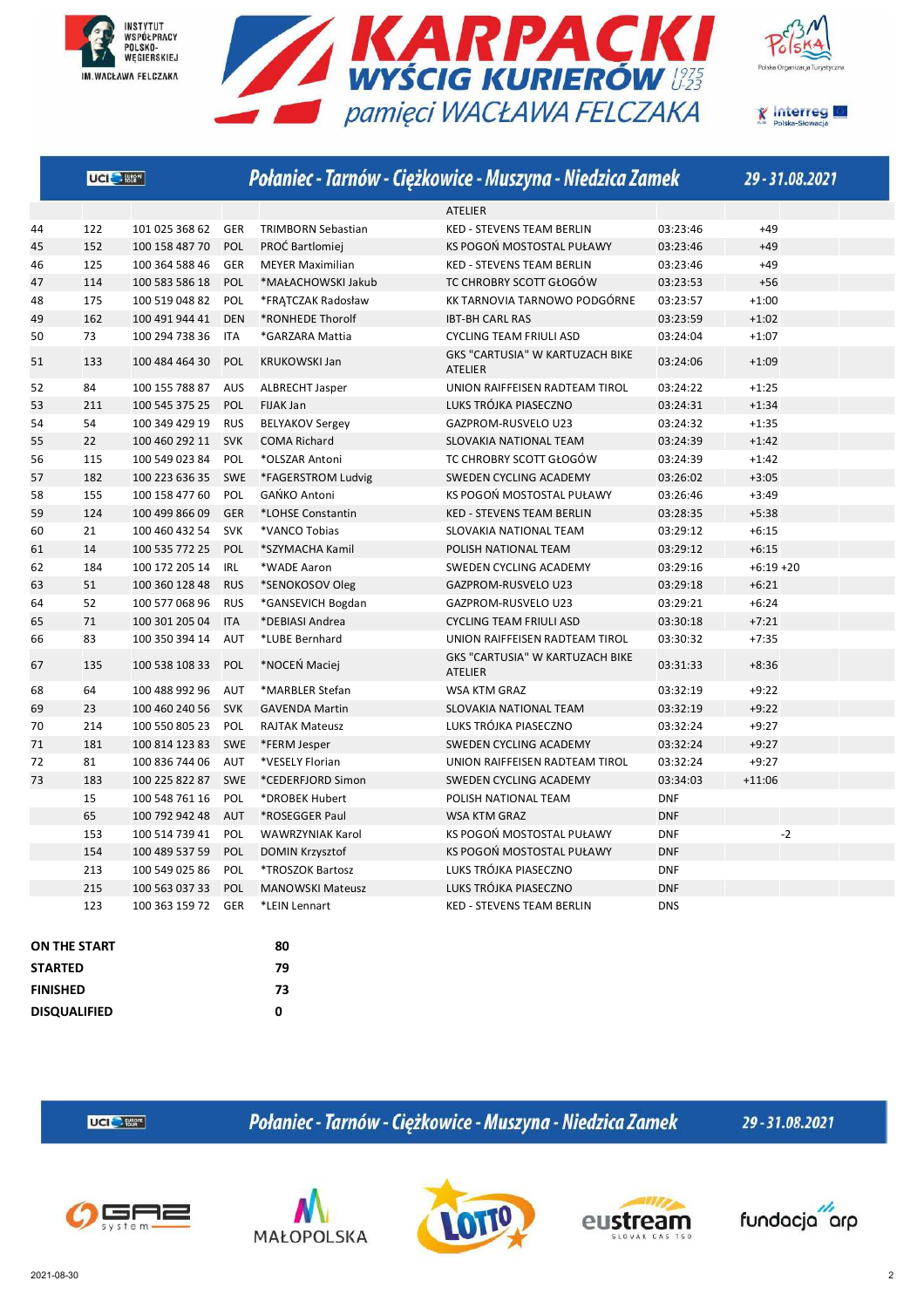







|                | <b>UCI</b> Blow | Połaniec - Tarnów - Ciężkowice - Muszyna - Niedzica Zamek |                                    |               |            |
|----------------|-----------------|-----------------------------------------------------------|------------------------------------|---------------|------------|
|                |                 |                                                           | <b>TEAM CLASSIFICATION STAGE 1</b> |               |            |
| <b>RANK</b>    | <b>CODE</b>     | <b>TEAM</b>                                               | <b>COUNTRY</b>                     | <b>RESULT</b> | <b>GAP</b> |
| 1              | <b>WIE</b>      | WPGA AMSTERDAM RACING ACADEMY                             | <b>NED</b>                         | 10:08:51      |            |
| $\overline{2}$ | <b>REN</b>      | <b>WV DE JONGE RENNER</b>                                 | <b>NED</b>                         | 10:09:24      | $+33$      |
| 3              | <b>SKV</b>      | SENSA-KVK CYCLINGTEAM                                     | <b>NED</b>                         | 10:09:30      | $+39$      |
| 4              | <b>IBT</b>      | <b>IBT-BH CARL RAS</b>                                    | <b>DEN</b>                         | 10:09:45      | $+54$      |
| 5              | <b>POL</b>      | POLISH NATIONAL TEAM                                      | POL                                | 10:09:51      | $+1:00$    |
| 6              | <b>CTF</b>      | <b>CYCLING TEAM FRIULI ASD</b>                            | <b>ITA</b>                         | 10:10:00      | $+1:09$    |
| $\overline{7}$ | <b>WSA</b>      | <b>WSA KTM GRAZ</b>                                       | <b>AUT</b>                         | 10:10:12      | $+1:21$    |
| 8              | <b>TAR</b>      | KK TARNOVIA TARNOWO PODGÓRNE                              | <b>POL</b>                         | 10:10:39      | $+1:48$    |
| 9              | <b>CRT</b>      | GKS "CARTUSIA" W KARTUZACH BIKE ATELIER                   | <b>POL</b>                         | 10:10:42      | $+1:51$    |
| 10             | <b>CHR</b>      | TC CHROBRY SCOTT GŁOGÓW                                   | POL                                | 10:10:53      | $+2:02$    |
| 11             | <b>KED</b>      | <b>KED - STEVENS TEAM BERLIN</b>                          | <b>GER</b>                         | 10:11:02      | $+2:11$    |
| 12             | GAZ             | GAZPROM-RUSVELO U23                                       | <b>RUS</b>                         | 10:11:05      | $+2:14$    |
| 13             | <b>SVK</b>      | <b>SLOVAKIA NATIONAL TEAM</b>                             | <b>SVK</b>                         | 10:11:48      | $+2:57$    |
| 14             | <b>MOP</b>      | KS POGOŃ MOSTOSTAL PUŁAWY                                 | POL                                | 10:14:02      | $+5:11$    |
| 15             | <b>URT</b>      | UNION RAIFFEISEN RADTEAM TIROL                            | <b>AUT</b>                         | 10:17:51      | $+9:00$    |
| 16             | <b>TRP</b>      | LUKS TRÓJKA PIASECZNO                                     | POL                                | 10:20:34      | $+11:43$   |
| 17             | <b>SCA</b>      | <b>SWEDEN CYCLING ACADEMY</b>                             | <b>SWE</b>                         | 10:27:42      | $+18:51$   |
|                |                 |                                                           |                                    |               |            |

### **MOUNTAIN PREMIE ON STAGE 1**

#### 28 KM Ostry Kamień I **RANK BIB SURNAME, NAME TEAM POINTS**  1 153 WAWRZYNIAK Karol 153 KS POGOŃ MOSTOSTAL PUŁAWY 3 2 141 BLOEM Joren SENSA-KVK CYCLINGTEAM 2 3 112 GIERACKI Patryk TC CHROBRY SCOTT GŁOGÓW 1 46 KM Gilowa Góra I **RANK BIB SURNAME, NAME TEAM POINTS**  1 101 DE LENG Mathijs 3 2012 WV DE JONGE RENNER 3 2 153 WAWRZYNIAK Karol 1992 12 KS POGOŃ MOSTOSTAL PUŁAWY 2 3 212 MIAZGA Jan 1 2002 2003 2014 2015 2020 21 LUKS TRÓJKA PIASECZNO 58 KM Ostry Kamień II **RANK BIB SURNAME, NAME TEAM POINTS**  1 101 DE LENG Mathijs 3 3 2 54 BELYAKOV Sergey **CONFERGAL SERVITS SOMETHER SERVITS SERVITS SERVITS SERVITS SERVITS SERVITS SERVITS SERVITS** 3 141 BLOEM Joren SENSA-KVK CYCLINGTEAM 1 76 KM Gilowa Góra II **RANK BIB SURNAME, NAME TEAM POINTS**  1 101 DE LENG Mathijs 3 NV DE JONGE RENNER 3 2 62 GOTZINGER Valentin 2 WSA KTM GRAZ 662 62 GOTZINGER Valentin 3 12 PAPIERSKI Damian 1 POLISH NATIONAL TEAM 1 108 KM in memory of A. Radwański **RANK BIB SURNAME, NAME TEAM POINTS**  1 101 DE LENG Mathijs 3 3 2 62 GOTZINGER Valentin 2 NSA KTM GRAZ 662 GOTZINGER Valentin 2 3 2 HOEKS Daan 1 Notes and 2 HOEKS Daan 1 Notes 2012 1 Notes 2013 1 Notes 2014 1 Notes 2013 1 Notes 2014 1 Notes 2014 1 Notes 2014 1 Notes 2014 1 Notes 2014 1 Notes 2014 1 Notes 2014 1 Notes 2014 1 Notes 2014 1 Notes 2014

125 KM Wyszczekaniec

UCI<sup>C</sup>- Eter

Połaniec - Tarnów - Ciężkowice - Muszyna - Niedzica Zamek









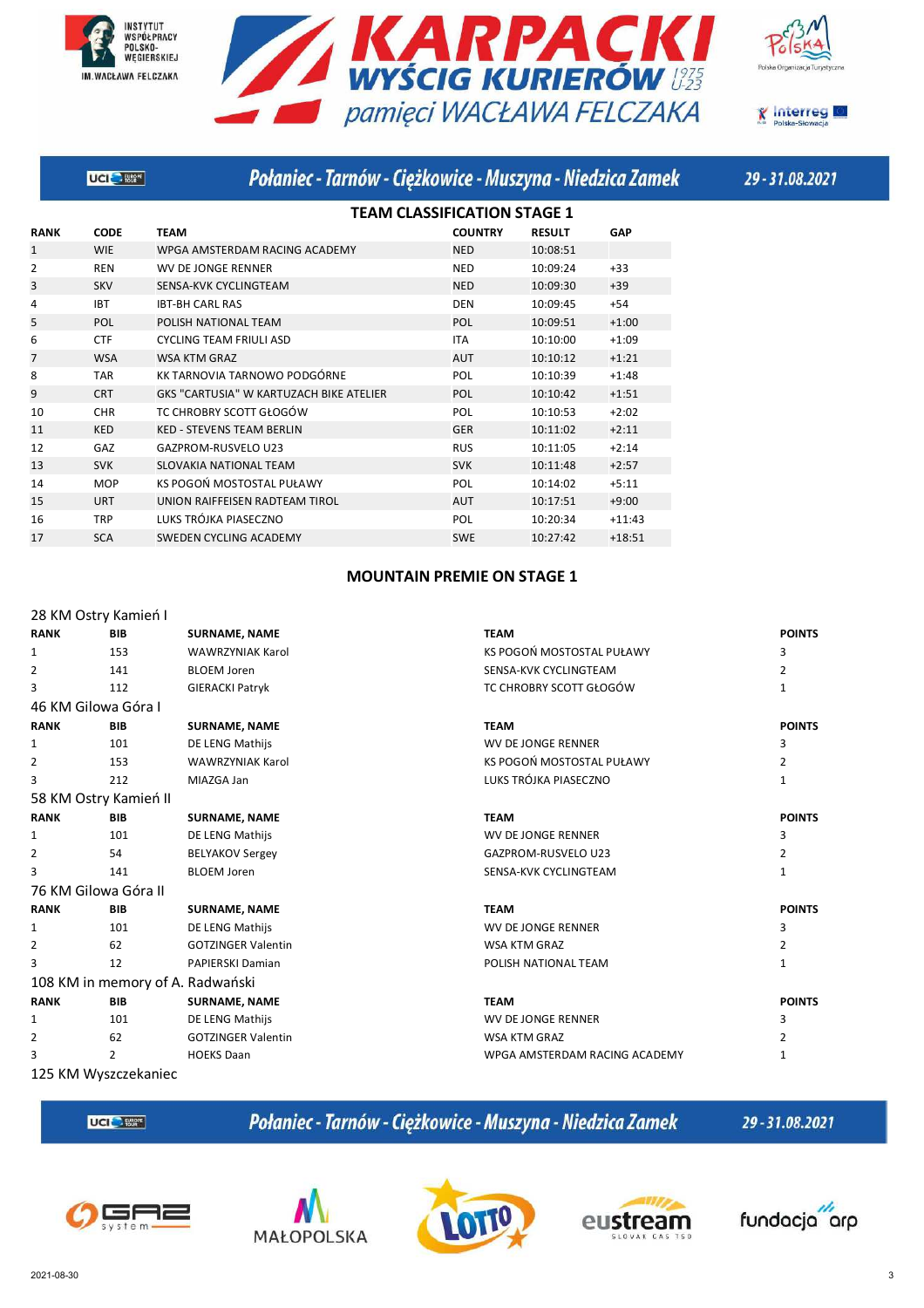







|             | <b>UGI BIGHT</b> |                        | Połaniec - Tarnów - Ciężkowice - Muszyna - Niedzica Zamek | 29 - 31.08.2021 |
|-------------|------------------|------------------------|-----------------------------------------------------------|-----------------|
| <b>RANK</b> | BIB              | <b>SURNAME, NAME</b>   | TEAM                                                      | <b>POINTS</b>   |
|             | 82               | <b>GAMPER Mario</b>    | UNION RAIFFEISEN RADTEAM TIROL                            |                 |
|             |                  | <b>MACIEJUK Filip</b>  | POLISH NATIONAL TEAM                                      |                 |
|             | 4                | <b>VAN GESTEL Luuk</b> | WPGA AMSTERDAM RACING ACADEMY                             |                 |

#### **SPRINT PREMIE ON STAGE 1**

|                  | 11 KM Szynwałd |                           |                                |                |            |  |  |  |  |
|------------------|----------------|---------------------------|--------------------------------|----------------|------------|--|--|--|--|
| <b>RANK</b>      | <b>BIB</b>     | <b>SURNAME, NAME</b>      | <b>TEAM</b>                    | <b>POINTS</b>  | <b>BON</b> |  |  |  |  |
| 1                | 144            | <b>HEZEMAN Rick</b>       | SENSA-KVK CYCLINGTEAM          | 3              | -3         |  |  |  |  |
| 2                | 153            | <b>WAWRZYNIAK Karol</b>   | KS POGOŃ MOSTOSTAL PUŁAWY      | $\overline{2}$ | $-2$       |  |  |  |  |
| 3                | 75             | <b>MIHOLIEVIC Fran</b>    | <b>CYCLING TEAM FRIULI ASD</b> |                | $-1$       |  |  |  |  |
| 100 KM Siedliska |                |                           |                                |                |            |  |  |  |  |
| <b>RANK</b>      | <b>BIB</b>     | <b>SURNAME, NAME</b>      | <b>TEAM</b>                    | <b>POINTS</b>  | <b>BON</b> |  |  |  |  |
| 1                | 101            | DE LENG Mathijs           | WV DE JONGE RENNER             | 3              | $-3$       |  |  |  |  |
| 2                | 62             | <b>GOTZINGER Valentin</b> | WSA KTM GRAZ                   | $\overline{2}$ | $-2$       |  |  |  |  |
| 3                | 75             | MIHOLJEVIC Fran           | <b>CYCLING TEAM FRIULI ASD</b> |                | $-1$       |  |  |  |  |
| 128 KM Gromnik   |                |                           |                                |                |            |  |  |  |  |
| <b>RANK</b>      | <b>BIB</b>     | <b>SURNAME, NAME</b>      | TEAM                           | <b>POINTS</b>  | <b>BON</b> |  |  |  |  |
| 1                | 82             | <b>GAMPER Mario</b>       | UNION RAIFFEISEN RADTEAM TIROL | 3              | $-3$       |  |  |  |  |
| 2                | 12             | PAPIERSKI Damian          | POLISH NATIONAL TEAM           | $\mathfrak{p}$ | $-2$       |  |  |  |  |
| 3                | 4              | <b>VAN GESTEL Luuk</b>    | WPGA AMSTERDAM RACING ACADEMY  |                | $-1$       |  |  |  |  |

**UCI<sup>C</sup>** Eller

Połaniec - Tarnów - Ciężkowice - Muszyna - Niedzica Zamek









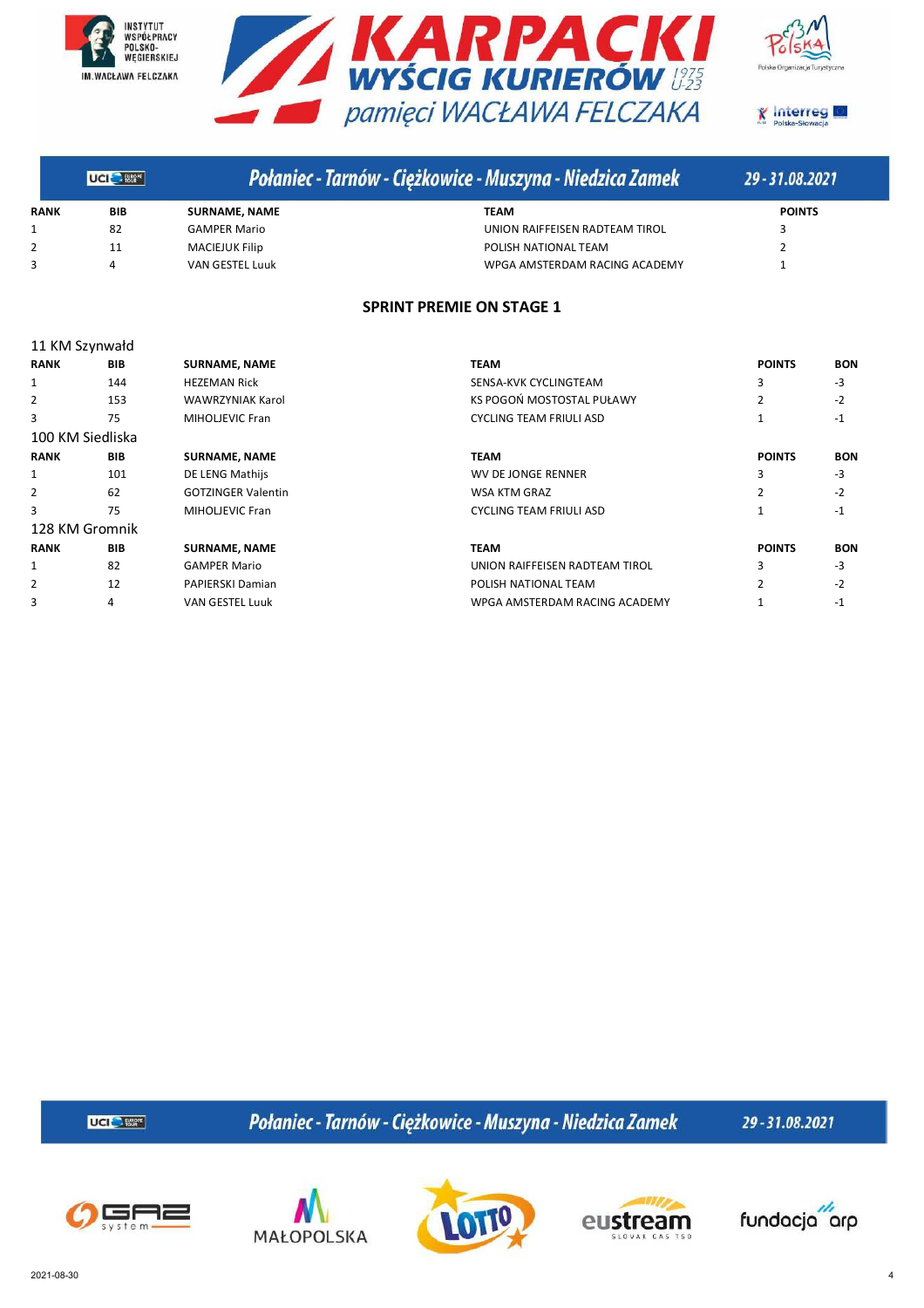







## Połaniec - Tarnów - Ciężkowice - Muszyna - Niedzica Zamek

29-31.08.2021

#### **INDIVIDUAL GENERAL CLASSIFICATION - in memory of Wacław Felczak**

|              | DISTANCE (KM): 141 |                |            |                           | AVERAGE SPEED (KM/H): 40.634 km/h              |               |         |  |
|--------------|--------------------|----------------|------------|---------------------------|------------------------------------------------|---------------|---------|--|
| <b>RANK</b>  | BIB                | UCI ID         | <b>NAT</b> | <b>SURNAME, NAME</b>      | <b>TEAM</b>                                    | <b>RESULT</b> | GAP     |  |
| $\mathbf{1}$ | $\overline{2}$     | 100 227 114 21 | <b>NED</b> | <b>HOEKS Daan</b>         | WPGA AMSTERDAM RACING ACADEMY                  | 03:28:02      |         |  |
| 2            | 75                 | 100 284 056 24 | <b>CRO</b> | *MIHOLJEVIC Fran          | <b>CYCLING TEAM FRIULI ASD</b>                 | 03:28:03      | $+1$    |  |
| 3            | 11                 | 100 153 299 23 | POL        | <b>MACIEJUK Filip</b>     | POLISH NATIONAL TEAM                           | 03:28:11      | $+9$    |  |
| 4            | 141                | 100 154 384 41 | <b>NED</b> | <b>BLOEM Joren</b>        | SENSA-KVK CYCLINGTEAM                          | 03:28:14      | $+12$   |  |
| 5            | $\mathbf{1}$       | 100 234 248 74 | <b>NED</b> | <b>HABETS Jordan</b>      | WPGA AMSTERDAM RACING ACADEMY                  | 03:28:15      | $+13$   |  |
| 6            | 164                | 100 224 416 39 | <b>SWE</b> | *WALLINDER Wincent        | <b>IBT-BH CARL RAS</b>                         | 03:28:18      | $+16$   |  |
| 7            | 62                 | 100 350 624 50 | <b>AUT</b> | <b>GOTZINGER Valentin</b> | WSA KTM GRAZ                                   | 03:28:19      | $+17$   |  |
| 8            | 82                 | 100 153 325 49 | <b>AUT</b> | <b>GAMPER Mario</b>       | UNION RAIFFEISEN RADTEAM TIROL                 | 03:28:21      | $+19$   |  |
| 9            | 104                | 100 227 219 29 | <b>NED</b> | <b>RASENBERG Martijn</b>  | WV DE JONGE RENNER                             | 03:28:22      | $+20$   |  |
| 10           | 101                | 100 157 918 83 | <b>NED</b> | DE LENG Mathijs           | WV DE JONGE RENNER                             | 03:28:22      | $+20$   |  |
| 11           | $\overline{4}$     | 100 227 494 13 | <b>NED</b> | <b>VAN GESTEL Luuk</b>    | WPGA AMSTERDAM RACING ACADEMY                  | 03:28:26      | $+24$   |  |
| 12           | 3                  | 100 232 331 00 | <b>NED</b> | *KRIJNSEN Jelte           | WPGA AMSTERDAM RACING ACADEMY                  | 03:28:26      | $+24$   |  |
| 13           | 143                | 100 227 943 74 | <b>NED</b> | <b>TEN BOSKE Kars</b>     | SENSA-KVK CYCLINGTEAM                          | 03:28:30      | $+28$   |  |
| 14           | 53                 | 100 349 880 82 | <b>RUS</b> | YATSENKO Ivan             | GAZPROM-RUSVELO U23                            | 03:28:32      | $+30$   |  |
| 15           | 5                  | 100 228 315 58 | <b>NED</b> | *LEERKES Bram             | WPGA AMSTERDAM RACING ACADEMY                  | 03:28:35      | $+33$   |  |
| 16           | 12                 | 100 153 284 08 | POL        | PAPIERSKI Damian          | POLISH NATIONAL TEAM                           | 03:28:46      | $+44$   |  |
| 17           | 74                 | 100 298 784 08 | <b>ITA</b> | <b>PETRELLI Gabriele</b>  | <b>CYCLING TEAM FRIULI ASD</b>                 | 03:28:50      | $+48$   |  |
| 18           | 102                | 100 232 955 42 | <b>NED</b> | *ROELEN Jaap              | WV DE JONGE RENNER                             | 03:28:51      | $+49$   |  |
| 19           | 131                | 100 584 611 73 | <b>POL</b> | *KRUKOWSKI Aleksander     | GKS "CARTUSIA" W KARTUZACH BIKE ATELIER        | 03:28:53      | $+51$   |  |
| 20           | 163                | 100 507 633 16 | <b>DEN</b> | *THOROE-HANSEN Nicholas   | <b>IBT-BH CARL RAS</b>                         | 03:28:54      | $+52$   |  |
| 21           | 55                 | 100 360 582 17 | <b>RUS</b> | *BEREZNYAK Aleksandr      | GAZPROM-RUSVELO U23                            | 03:28:57      | $+55$   |  |
| 22           | 103                | 100 156 770 02 | <b>NED</b> | <b>HAEST Jasper</b>       | <b>WV DE JONGE RENNER</b>                      | 03:28:57      | $+55$   |  |
| 23           | 151                | 100 551 255 85 | POL        | *SĘDZIELEWSKI Michał      | KS POGOŃ MOSTOSTAL PUŁAWY                      | 03:28:58      | $+56$   |  |
| 24           | 121                | 100 361 757 28 | <b>GER</b> | <b>BENZ-KUCH Max</b>      | <b>KED - STEVENS TEAM BERLIN</b>               | 03:29:00      | $+58$   |  |
| 25           | 105                | 100 226 965 66 | <b>NED</b> | <b>STAM Maikel</b>        | WV DE JONGE RENNER                             | 03:29:00      | $+58$   |  |
| 26           | 112                | 100 158 506 89 | POL        | <b>GIERACKI Patryk</b>    | TC CHROBRY SCOTT GŁOGÓW                        | 03:29:00      | $+58$   |  |
| 27           | 13                 | 100 584 436 92 | POL        | *GÓRAK Dominik            | POLISH NATIONAL TEAM                           | 03:29:00      | $+58$   |  |
| 28           | 171                | 100 158 491 74 | POL        | KOSTANSKI Mateusz         | KK TARNOVIA TARNOWO PODGÓRNE                   | 03:29:01      | $+59$   |  |
| 29           | 144                | 100 233 485 87 | <b>NED</b> | *HEZEMAN Rick             | SENSA-KVK CYCLINGTEAM                          | 03:29:02      | $+1:00$ |  |
| 30           | 113                | 100 235 678 49 | POL        | MIERZYŃSKI Piotr          | TC CHROBRY SCOTT GŁOGÓW                        | 03:29:04      | $+1:02$ |  |
| 31           | 72                 | 100 319 677 46 | <b>ITA</b> | *DE CASSAN Davide         | <b>CYCLING TEAM FRIULI ASD</b>                 | 03:29:04      | $+1:02$ |  |
| 32           | 63                 | 100 350 283 00 | <b>AUT</b> | *HOFBAUER Philipp         | WSA KTM GRAZ                                   | 03:29:04      | $+1:02$ |  |
| 33           | 61                 | 100 350 558 81 | <b>AUT</b> | <b>GRATZER Alexander</b>  | WSA KTM GRAZ                                   | 03:29:06      | $+1:04$ |  |
| 34           | 132                | 100 539 538 08 | POL        | *MAJEWSKI Kacper          | GKS "CARTUSIA" W KARTUZACH BIKE ATELIER        | 03:29:07      | $+1:05$ |  |
| 35           | 173                | 100 593 973 26 | POL        | *OŚKO Miłosz              | KK TARNOVIA TARNOWO PODGÓRNE                   | 03:29:11      | $+1:09$ |  |
| 36           | 134                | 100 555 883 57 | POL        | *POMIAN Szymon            | <b>GKS "CARTUSIA" W KARTUZACH BIKE ATELIER</b> | 03:29:12      | $+1:10$ |  |
| 37           | 146                | 100 483 836 81 | <b>NED</b> | <b>STEMAN Jip</b>         | SENSA-KVK CYCLINGTEAM                          | 03:29:13      | $+1:11$ |  |
| 38           | 145                | 100 232 192 55 | <b>NED</b> | *LUBBERS Christiaan       | SENSA-KVK CYCLINGTEAM                          | 03:29:14      | $+1:12$ |  |
| 39           | 174                | 100 587 792 53 | <b>POL</b> | *MUSIALIK Jakub           | KK TARNOVIA TARNOWO PODGÓRNE                   | 03:29:14      | $+1:12$ |  |
| 40           | 152                | 100 158 487 70 | POL        | PROĆ Bartlomiej           | KS POGOŃ MOSTOSTAL PUŁAWY                      | 03:29:15      | $+1:13$ |  |
| 41           | 24                 | 100 460 105 18 | <b>SVK</b> | MICHALICKA Stefan         | SLOVAKIA NATIONAL TEAM                         | 03:29:17      | $+1:15$ |  |
| 42           | 122                | 101 025 368 62 | GER        | <b>TRIMBORN Sebastian</b> | KED - STEVENS TEAM BERLIN                      | 03:29:21      | $+1:19$ |  |
| 43           | 212                | 100 159 222 29 | POL        | MIAZGA Jan                | LUKS TRÓJKA PIASECZNO                          | 03:29:22      | $+1:20$ |  |
| 44           | 175                | 100 519 048 82 | POL        | *FRATCZAK Radosław        | KK TARNOVIA TARNOWO PODGÓRNE                   | 03:29:27      | $+1:25$ |  |
| 45           | 25                 | 100 460 522 47 | <b>SVK</b> | *MERTA Filip              | SLOVAKIA NATIONAL TEAM                         | 03:29:31      | $+1:29$ |  |
| 46           | 162                | 100 491 944 41 | DEN        | *RONHEDE Thorolf          | <b>IBT-BH CARL RAS</b>                         | 03:29:32      | $+1:30$ |  |

**UCI<sup>C</sup>** Eller

Połaniec - Tarnów - Ciężkowice - Muszyna - Niedzica Zamek









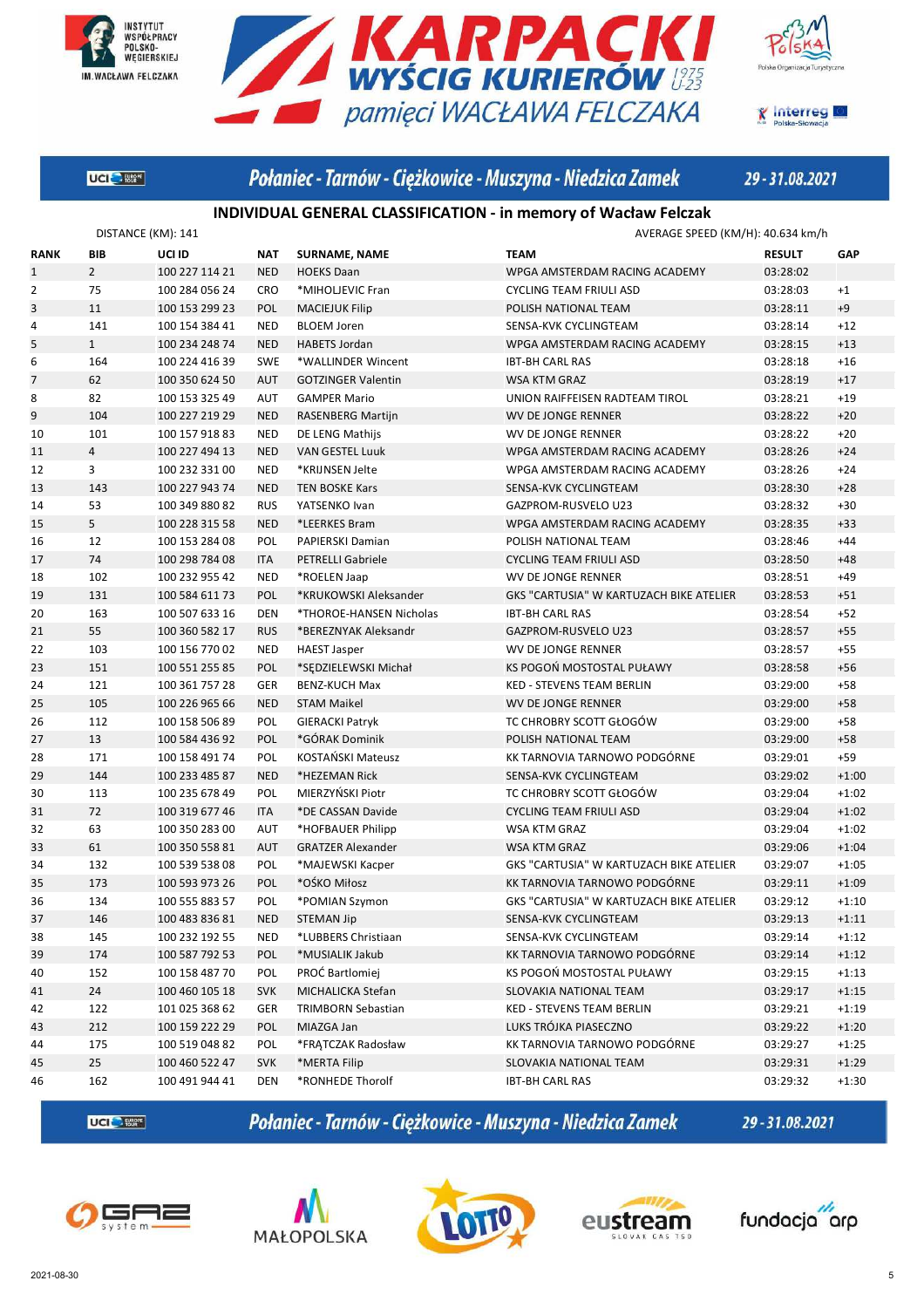







|    | UCI <sup>O</sup> Ester |                |            |                               | Połaniec - Tarnów - Ciężkowice - Muszyna - Niedzica Zamek | 29-31.08.2021 |          |
|----|------------------------|----------------|------------|-------------------------------|-----------------------------------------------------------|---------------|----------|
| 47 | 125                    | 100 364 588 46 | <b>GER</b> | <b>MEYER Maximilian</b>       | <b>KED - STEVENS TEAM BERLIN</b>                          | 03:29:32      | $+1:30$  |
| 48 | 161                    | 100 365 031 04 | <b>DEN</b> | <b>MALMBERG Matias Gunnar</b> | <b>IBT-BH CARL RAS</b>                                    | 03:29:38      | $+1:36$  |
| 49 | 73                     | 100 294 738 36 | <b>ITA</b> | *GARZARA Mattia               | <b>CYCLING TEAM FRIULI ASD</b>                            | 03:29:43      | $+1:41$  |
| 50 | 114                    | 100 583 586 18 | POL        | *MAŁACHOWSKI Jakub            | TC CHROBRY SCOTT GŁOGÓW                                   | 03:29:47      | $+1:45$  |
| 51 | 84                     | 100 155 788 87 | <b>AUS</b> | <b>ALBRECHT Jasper</b>        | UNION RAIFFEISEN RADTEAM TIROL                            | 03:29:55      | $+1:53$  |
| 52 | 54                     | 100 349 429 19 | <b>RUS</b> | <b>BELYAKOV Sergey</b>        | GAZPROM-RUSVELO U23                                       | 03:30:01      | $+1:59$  |
| 53 | 133                    | 100 484 464 30 | POL        | <b>KRUKOWSKI Jan</b>          | GKS "CARTUSIA" W KARTUZACH BIKE ATELIER                   | 03:30:03      | $+2:01$  |
| 54 | 211                    | 100 545 375 25 | POL        | <b>FIJAK Jan</b>              | LUKS TRÓJKA PIASECZNO                                     | 03:30:18      | $+2:16$  |
| 55 | 115                    | 100 549 023 84 | POL        | *OLSZAR Antoni                | TC CHROBRY SCOTT GŁOGÓW                                   | 03:30:22      | $+2:20$  |
| 56 | 22                     | 100 460 292 11 | <b>SVK</b> | <b>COMA Richard</b>           | SLOVAKIA NATIONAL TEAM                                    | 03:30:28      | $+2:26$  |
| 57 | 182                    | 100 223 636 35 | <b>SWE</b> | *FAGERSTROM Ludvig            | SWEDEN CYCLING ACADEMY                                    | 03:31:41      | $+3:39$  |
| 58 | 155                    | 100 158 477 60 | POL        | GAŃKO Antoni                  | KS POGOŃ MOSTOSTAL PUŁAWY                                 | 03:32:31      | $+4:29$  |
| 59 | 124                    | 100 499 866 09 | <b>GER</b> | *LOHSE Constantin             | <b>KED - STEVENS TEAM BERLIN</b>                          | 03:34:08      | $+6:06$  |
| 60 | 21                     | 100 460 432 54 | <b>SVK</b> | *VANCO Tobias                 | SLOVAKIA NATIONAL TEAM                                    | 03:34:47      | $+6:45$  |
| 61 | 184                    | 100 172 205 14 | <b>IRL</b> | *WADE Aaron                   | SWEDEN CYCLING ACADEMY                                    | 03:34:52      | $+6:50$  |
| 62 | 51                     | 100 360 128 48 | <b>RUS</b> | *SENOKOSOV Oleg               | <b>GAZPROM-RUSVELO U23</b>                                | 03:34:54      | $+6:52$  |
| 63 | 14                     | 100 535 772 25 | <b>POL</b> | *SZYMACHA Kamil               | POLISH NATIONAL TEAM                                      | 03:34:55      | $+6:53$  |
| 64 | 52                     | 100 577 068 96 | <b>RUS</b> | *GANSEVICH Bogdan             | GAZPROM-RUSVELO U23                                       | 03:35:03      | $+7:01$  |
| 65 | 71                     | 100 301 205 04 | <b>ITA</b> | *DEBIASI Andrea               | <b>CYCLING TEAM FRIULI ASD</b>                            | 03:35:50      | $+7:48$  |
| 66 | 83                     | 100 350 394 14 | <b>AUT</b> | *LUBE Bernhard                | UNION RAIFFEISEN RADTEAM TIROL                            | 03:36:16      | $+8:14$  |
| 67 | 135                    | 100 538 108 33 | POL        | *NOCEŃ Maciej                 | <b>GKS "CARTUSIA" W KARTUZACH BIKE ATELIER</b>            | 03:37:24      | $+9:22$  |
| 68 | 64                     | 100 488 992 96 | <b>AUT</b> | *MARBLER Stefan               | <b>WSA KTM GRAZ</b>                                       | 03:37:45      | $+9:43$  |
| 69 | 181                    | 100 814 123 83 | <b>SWE</b> | *FERM Jesper                  | <b>SWEDEN CYCLING ACADEMY</b>                             | 03:37:59      | $+9:57$  |
| 70 | 81                     | 100 836 744 06 | <b>AUT</b> | *VESELY Florian               | UNION RAIFFEISEN RADTEAM TIROL                            | 03:38:04      | $+10:02$ |
| 71 | 214                    | 100 550 805 23 | POL        | <b>RAJTAK Mateusz</b>         | LUKS TRÓJKA PIASECZNO                                     | 03:38:07      | $+10:05$ |
| 72 | 23                     | 100 460 240 56 | <b>SVK</b> | <b>GAVENDA Martin</b>         | SLOVAKIA NATIONAL TEAM                                    | 03:38:10      | $+10:08$ |
| 73 | 183                    | 100 225 822 87 | <b>SWE</b> | *CEDERFJORD Simon             | SWEDEN CYCLING ACADEMY                                    | 03:39:50      | $+11:48$ |

#### **CLASSIFICATION OF COMPETITORS 19-20 YEARS OLD - Eustream**

| <b>RANK</b>    | <b>BIB</b> | UCI ID         | <b>SURNAME, NAME</b>          | <b>TEAM</b>                                    | <b>RESULT</b> | <b>GAP</b> |
|----------------|------------|----------------|-------------------------------|------------------------------------------------|---------------|------------|
| 1              | 75         | 100 284 056 24 | MIHOLJEVIC Fran               | <b>CYCLING TEAM FRIULI ASD</b>                 | 03:28:03      |            |
| 2              | 164        | 100 224 416 39 | <b>WALLINDER Wincent</b>      | <b>IBT-BH CARL RAS</b>                         | 03:28:18      | $+15$      |
| 3              | 3          | 100 232 331 00 | <b>KRIJNSEN Jelte</b>         | WPGA AMSTERDAM RACING ACADEMY                  | 03:28:26      | $+23$      |
| 4              | 5          | 100 228 315 58 | <b>LEERKES Bram</b>           | WPGA AMSTERDAM RACING ACADEMY                  | 03:28:35      | $+32$      |
| 5              | 102        | 100 232 955 42 | ROELEN Jaap                   | <b>WV DE JONGE RENNER</b>                      | 03:28:51      | $+48$      |
| 6              | 131        | 100 584 611 73 | <b>KRUKOWSKI Aleksander</b>   | <b>GKS "CARTUSIA" W KARTUZACH BIKE ATELIER</b> | 03:28:53      | $+50$      |
| $\overline{7}$ | 163        | 100 507 633 16 | <b>THOROE-HANSEN Nicholas</b> | <b>IBT-BH CARL RAS</b>                         | 03:28:54      | $+51$      |
| 8              | 55         | 100 360 582 17 | <b>BEREZNYAK Aleksandr</b>    | <b>GAZPROM-RUSVELO U23</b>                     | 03:28:57      | $+54$      |
| 9              | 151        | 100 551 255 85 | SEDZIELEWSKI Michał           | KS POGOŃ MOSTOSTAL PUŁAWY                      | 03:28:58      | $+55$      |
| 10             | 13         | 100 584 436 92 | <b>GÓRAK Dominik</b>          | POLISH NATIONAL TEAM                           | 03:29:00      | $+57$      |
| 11             | 144        | 100 233 485 87 | <b>HEZEMAN Rick</b>           | SENSA-KVK CYCLINGTEAM                          | 03:29:02      | $+59$      |
| 12             | 72         | 100 319 677 46 | DE CASSAN Davide              | <b>CYCLING TEAM FRIULI ASD</b>                 | 03:29:04      | $+1:01$    |
| 13             | 63         | 100 350 283 00 | <b>HOFBAUER Philipp</b>       | <b>WSA KTM GRAZ</b>                            | 03:29:04      | $+1:01$    |
| 14             | 132        | 100 539 538 08 | MAJEWSKI Kacper               | <b>GKS "CARTUSIA" W KARTUZACH BIKE ATELIER</b> | 03:29:07      | $+1:04$    |
| 15             | 173        | 100 593 973 26 | OŚKO Miłosz                   | KK TARNOVIA TARNOWO PODGÓRNE                   | 03:29:11      | $+1:08$    |
| 16             | 134        | 100 555 883 57 | POMIAN Szymon                 | <b>GKS "CARTUSIA" W KARTUZACH BIKE ATELIER</b> | 03:29:12      | $+1:09$    |
| 17             | 145        | 100 232 192 55 | LUBBERS Christiaan            | SENSA-KVK CYCLINGTEAM                          | 03:29:14      | $+1:11$    |
| 18             | 174        | 100 587 792 53 | <b>MUSIALIK Jakub</b>         | KK TARNOVIA TARNOWO PODGÓRNE                   | 03:29:14      | $+1:11$    |
| 19             | 175        | 100 519 048 82 | FRATCZAK Radosław             | KK TARNOVIA TARNOWO PODGÓRNE                   | 03:29:27      | $+1:24$    |
|                |            |                |                               |                                                |               |            |

**UCI<sup>C</sup>** Eller

Połaniec - Tarnów - Ciężkowice - Muszyna - Niedzica Zamek









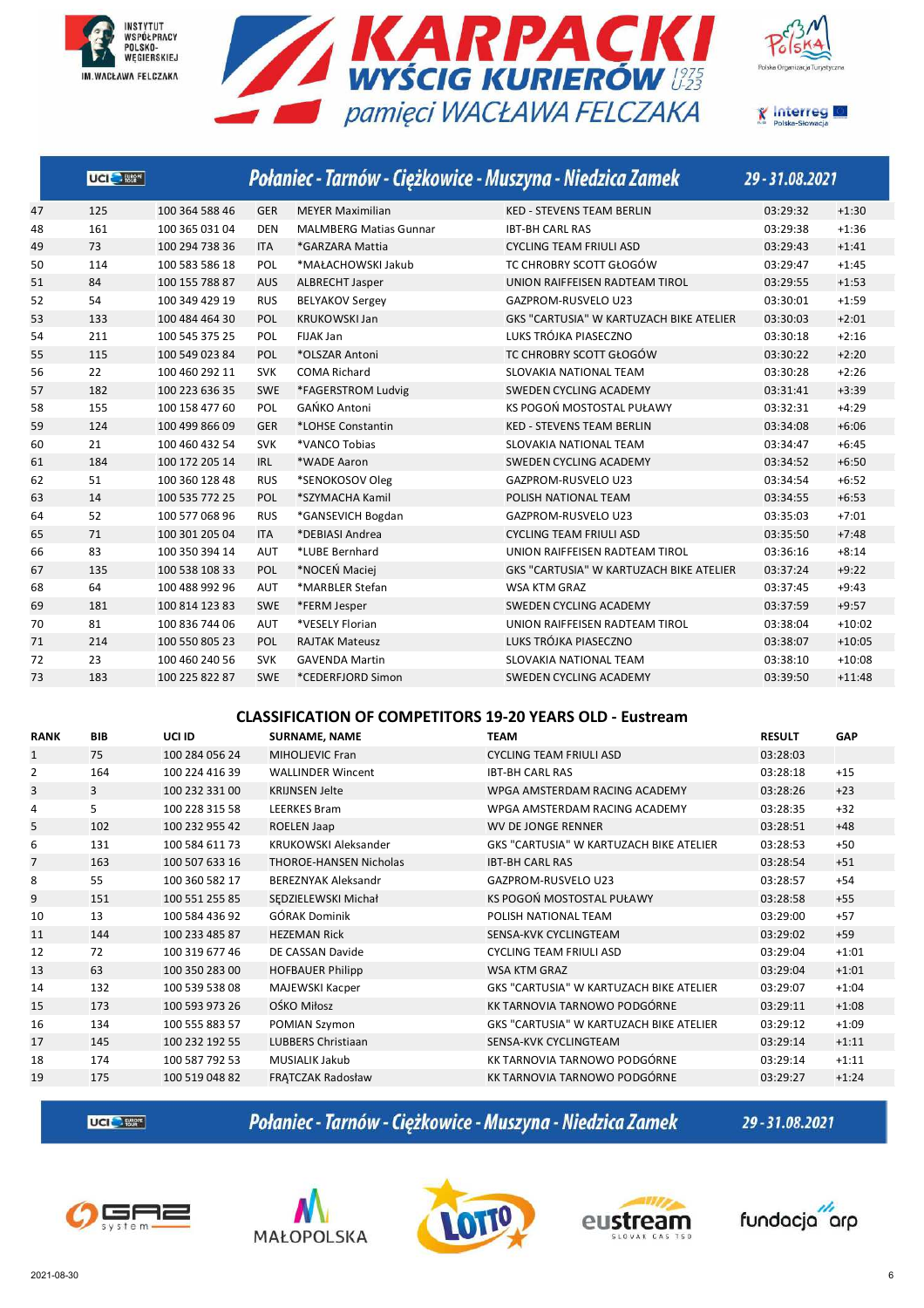







|    | UCI BE |                |                          | Połaniec - Tarnów - Ciężkowice - Muszyna - Niedzica Zamek | 29 - 31.08.2021 |          |
|----|--------|----------------|--------------------------|-----------------------------------------------------------|-----------------|----------|
| 20 | 25     | 100 460 522 47 | <b>MERTA Filip</b>       | SLOVAKIA NATIONAL TEAM                                    | 03:29:31        | $+1:28$  |
| 21 | 162    | 100 491 944 41 | <b>RONHEDE Thorolf</b>   | <b>IBT-BH CARL RAS</b>                                    | 03:29:32        | $+1:29$  |
| 22 | 73     | 100 294 738 36 | <b>GARZARA Mattia</b>    | <b>CYCLING TEAM FRIULI ASD</b>                            | 03:29:43        | $+1:40$  |
| 23 | 114    | 100 583 586 18 | MAŁACHOWSKI Jakub        | TC CHROBRY SCOTT GŁOGÓW                                   | 03:29:47        | $+1:44$  |
| 24 | 115    | 100 549 023 84 | <b>OLSZAR Antoni</b>     | TC CHROBRY SCOTT GŁOGÓW                                   | 03:30:22        | $+2:19$  |
| 25 | 182    | 100 223 636 35 | <b>FAGERSTROM Ludvig</b> | SWEDEN CYCLING ACADEMY                                    | 03:31:41        | $+3:38$  |
| 26 | 124    | 100 499 866 09 | <b>LOHSE Constantin</b>  | <b>KED - STEVENS TEAM BERLIN</b>                          | 03:34:08        | $+6:05$  |
| 27 | 21     | 100 460 432 54 | <b>VANCO Tobias</b>      | SLOVAKIA NATIONAL TEAM                                    | 03:34:47        | $+6:44$  |
| 28 | 184    | 100 172 205 14 | <b>WADE Aaron</b>        | <b>SWEDEN CYCLING ACADEMY</b>                             | 03:34:52        | $+6:49$  |
| 29 | 51     | 100 360 128 48 | SENOKOSOV Oleg           | <b>GAZPROM-RUSVELO U23</b>                                | 03:34:54        | $+6:51$  |
| 30 | 14     | 100 535 772 25 | SZYMACHA Kamil           | POLISH NATIONAL TEAM                                      | 03:34:55        | $+6:52$  |
| 31 | 52     | 100 577 068 96 | <b>GANSEVICH Bogdan</b>  | <b>GAZPROM-RUSVELO U23</b>                                | 03:35:03        | $+7:00$  |
| 32 | 71     | 100 301 205 04 | <b>DEBIASI Andrea</b>    | <b>CYCLING TEAM FRIULI ASD</b>                            | 03:35:50        | $+7:47$  |
| 33 | 83     | 100 350 394 14 | <b>LUBE Bernhard</b>     | UNION RAIFFEISEN RADTEAM TIROL                            | 03:36:16        | $+8:13$  |
| 34 | 135    | 100 538 108 33 | NOCEŃ Maciej             | <b>GKS "CARTUSIA" W KARTUZACH BIKE ATELIER</b>            | 03:37:24        | $+9:21$  |
| 35 | 64     | 100 488 992 96 | <b>MARBLER Stefan</b>    | <b>WSA KTM GRAZ</b>                                       | 03:37:45        | $+9:42$  |
| 36 | 181    | 100 814 123 83 | <b>FERM Jesper</b>       | <b>SWEDEN CYCLING ACADEMY</b>                             | 03:37:59        | $+9:56$  |
| 37 | 81     | 100 836 744 06 | <b>VESELY Florian</b>    | UNION RAIFFEISEN RADTEAM TIROL                            | 03:38:04        | $+10:01$ |
| 38 | 183    | 100 225 822 87 | CEDERFJORD Simon         | SWEDEN CYCLING ACADEMY                                    | 03:39:50        | $+11:47$ |

#### **TEAM CLASSIFICATION - Polska Organizacja Turystyczna**

| <b>RANK</b>    | <b>CODE</b> | <b>TEAM</b>                             | <b>COUNTRY</b> | <b>RESULT</b> | GAP      |
|----------------|-------------|-----------------------------------------|----------------|---------------|----------|
| $\mathbf{1}$   | <b>WIE</b>  | WPGA AMSTERDAM RACING ACADEMY           | <b>NED</b>     | 10:24:48      |          |
| $\overline{2}$ | <b>REN</b>  | WV DE JONGE RENNER                      | <b>NED</b>     | 10:25:32      | $+44$    |
| 3              | <b>SKV</b>  | SENSA-KVK CYCLINGTEAM                   | <b>NED</b>     | 10:25:48      | $+1:00$  |
| 4              | POL         | POLISH NATIONAL TFAM                    | POL            | 10:25:59      | $+1:11$  |
| 5              | <b>CTF</b>  | <b>CYCLING TEAM FRIULI ASD</b>          | <b>ITA</b>     | 10:26:03      | $+1:15$  |
| 6              | <b>IBT</b>  | <b>IRT-RH CARL RAS</b>                  | <b>DEN</b>     | 10:26:15      | $+1:27$  |
| $\overline{7}$ | <b>WSA</b>  | <b>WSA KTM GRAZ</b>                     | <b>AUT</b>     | 10:26:23      | $+1:35$  |
| 8              | <b>CRT</b>  | GKS "CARTUSIA" W KARTUZACH BIKE ATELIER | POL            | 10:27:12      | $+2:24$  |
| 9              | <b>TAR</b>  | KK TARNOVIA TARNOWO PODGÓRNE            | <b>POL</b>     | 10:27:15      | $+2:27$  |
| 10             | GAZ         | GAZPROM-RUSVELO U23                     | <b>RUS</b>     | 10:27:30      | $+2:42$  |
| 11             | <b>CHR</b>  | TC CHROBRY SCOTT GŁOGÓW                 | <b>POL</b>     | 10:27:40      | $+2:52$  |
| 12             | <b>KED</b>  | <b>KED - STEVENS TEAM BERLIN</b>        | <b>GER</b>     | 10:27:40      | $+2:52$  |
| 13             | <b>SVK</b>  | SLOVAKIA NATIONAL TEAM                  | <b>SVK</b>     | 10:28:59      | $+4:11$  |
| 14             | <b>MOP</b>  | KS POGOŃ MOSTOSTAL PUŁAWY               | POL            | 10:30:38      | $+5:50$  |
| 15             | <b>URT</b>  | UNION RAIFFEISEN RADTEAM TIROL          | <b>AUT</b>     | 10:34:31      | $+9:43$  |
| 16             | <b>TRP</b>  | LUKS TRÓJKA PIASECZNO                   | <b>POL</b>     | 10:37:44      | $+12:56$ |
| 17             | <b>SCA</b>  | SWEDEN CYCLING ACADEMY                  | <b>SWE</b>     | 10:44:12      | $+19:24$ |

**UCI<sup>C</sup>** Eller

Połaniec - Tarnów - Ciężkowice - Muszyna - Niedzica Zamek









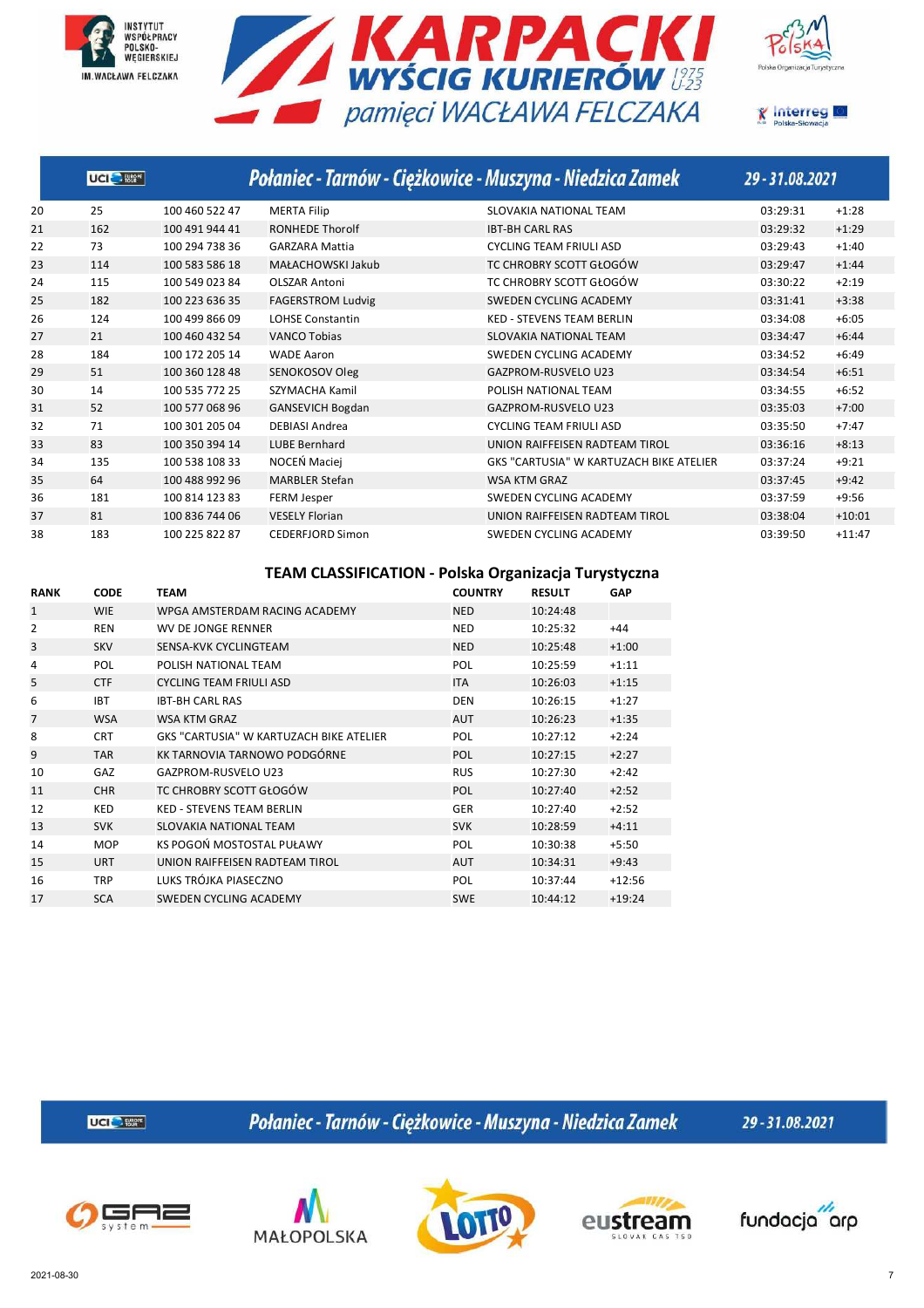







# Połaniec - Tarnów - Ciężkowice - Muszyna - Niedzica Zamek

29-31.08.2021

### **POINT CLASSIFICATION - GAZ-SYSTEM**

| <b>RANK</b>    | <b>BIB</b>     | <b>SURNAME, NAME</b>          | <b>TEAM</b>                             | <b>POINTS</b>  |
|----------------|----------------|-------------------------------|-----------------------------------------|----------------|
| $\mathbf{1}$   | $\overline{2}$ | <b>HOEKS Daan</b>             | WPGA AMSTERDAM RACING ACADEMY           | 38             |
| $\overline{2}$ | 75             | MIHOLJEVIC Fran               | <b>CYCLING TEAM FRIULI ASD</b>          | 38             |
| 3              | 11             | <b>MACIEJUK Filip</b>         | POLISH NATIONAL TEAM                    | 36             |
| 4              | $\mathbf{1}$   | <b>HABETS Jordan</b>          | WPGA AMSTERDAM RACING ACADEMY           | 29             |
| 5              | 141            | <b>BLOEM Joren</b>            | SENSA-KVK CYCLINGTEAM                   | 29             |
| 6              | 62             | <b>GOTZINGER Valentin</b>     | <b>WSA KTM GRAZ</b>                     | 25             |
| $\overline{7}$ | 164            | <b>WALLINDER Wincent</b>      | <b>IBT-BH CARL RAS</b>                  | 20             |
| 8              | 104            | RASENBERG Martijn             | <b>WV DE JONGE RENNER</b>               | 20             |
| 9              | 101            | DE LENG Mathijs               | <b>WV DE JONGE RENNER</b>               | 20             |
| 10             | 82             | <b>GAMPER Mario</b>           | UNION RAIFFEISEN RADTEAM TIROL          | 18             |
| 11             | $\overline{4}$ | <b>VAN GESTEL Luuk</b>        | WPGA AMSTERDAM RACING ACADEMY           | 18             |
| 12             | 5              | <b>LEERKES Bram</b>           | WPGA AMSTERDAM RACING ACADEMY           | 16             |
| 13             | 3              | <b>KRIJNSEN Jelte</b>         | WPGA AMSTERDAM RACING ACADEMY           | 14             |
| 14             | 102            | ROELEN Jaap                   | <b>WV DE JONGE RENNER</b>               | 13             |
| 15             | 184            | <b>WADE Aaron</b>             | SWEDEN CYCLING ACADEMY                  | 13             |
| 16             | 143            | <b>TEN BOSKE Kars</b>         | SENSA-KVK CYCLINGTEAM                   | 12             |
| 17             | 53             | YATSENKO Ivan                 | <b>GAZPROM-RUSVELO U23</b>              | 11             |
| 18             | 12             | <b>PAPIERSKI Damian</b>       | POLISH NATIONAL TEAM                    | 11             |
| 19             | 74             | <b>PETRELLI Gabriele</b>      | <b>CYCLING TEAM FRIULI ASD</b>          | 10             |
| 20             | 72             | DE CASSAN Davide              | <b>CYCLING TEAM FRIULI ASD</b>          | $\overline{7}$ |
| 21             | 161            | <b>MALMBERG Matias Gunnar</b> | <b>IBT-BH CARL RAS</b>                  | 5              |
| 22             | 64             | <b>MARBLER Stefan</b>         | <b>WSA KTM GRAZ</b>                     | 5              |
| 23             | 55             | <b>BEREZNYAK Aleksandr</b>    | <b>GAZPROM-RUSVELO U23</b>              | $\overline{4}$ |
| 24             | 163            | <b>THOROE-HANSEN Nicholas</b> | <b>IBT-BH CARL RAS</b>                  | 3              |
| 25             | 131            | <b>KRUKOWSKI Aleksander</b>   | GKS "CARTUSIA" W KARTUZACH BIKE ATELIER | $\mathbf{1}$   |
|                |                |                               |                                         |                |

#### **MOUNTAIN CLASSIFICATION - MAŁOPOLSKA**

| <b>RANK</b>  | <b>BIB</b>     | <b>SURNAME, NAME</b>      | <b>TEAM</b>                    | <b>POINTS</b>  |
|--------------|----------------|---------------------------|--------------------------------|----------------|
| $\mathbf{1}$ | 101            | DE LENG Mathijs           | WV DE JONGE RENNER             | 12             |
| 2            | 62             | <b>GOTZINGER Valentin</b> | WSA KTM GRAZ                   | 4              |
| 3            | 82             | <b>GAMPER Mario</b>       | UNION RAIFFEISEN RADTEAM TIROL | 3              |
| 4            | 141            | <b>BLOEM Joren</b>        | SENSA-KVK CYCLINGTEAM          | 3              |
| 5            | 11             | <b>MACIEJUK Filip</b>     | POLISH NATIONAL TEAM           | 2              |
| 6            | 54             | <b>BELYAKOV Sergey</b>    | GAZPROM-RUSVELO U23            | $\mathfrak{p}$ |
| 7            | $\overline{2}$ | <b>HOEKS Daan</b>         | WPGA AMSTERDAM RACING ACADEMY  | $\mathbf{1}$   |
| 8            | 4              | <b>VAN GESTEL Luuk</b>    | WPGA AMSTERDAM RACING ACADEMY  | $\overline{ }$ |
| 9            | 12             | <b>PAPIERSKI Damian</b>   | POLISH NATIONAL TEAM           | 1              |
| 10           | 112            | <b>GIERACKI Patryk</b>    | TC CHROBRY SCOTT GŁOGÓW        | 1              |
| 11           | 212            | MIAZGA Jan                | LUKS TRÓJKA PIASECZNO          | $\mathbf{1}$   |
| 12           | 184            | <b>WADE Aaron</b>         | SWEDEN CYCLING ACADEMY         | $-1$           |

UCI<sup>C</sup>-RM<sup>\*</sup>

Połaniec - Tarnów - Ciężkowice - Muszyna - Niedzica Zamek









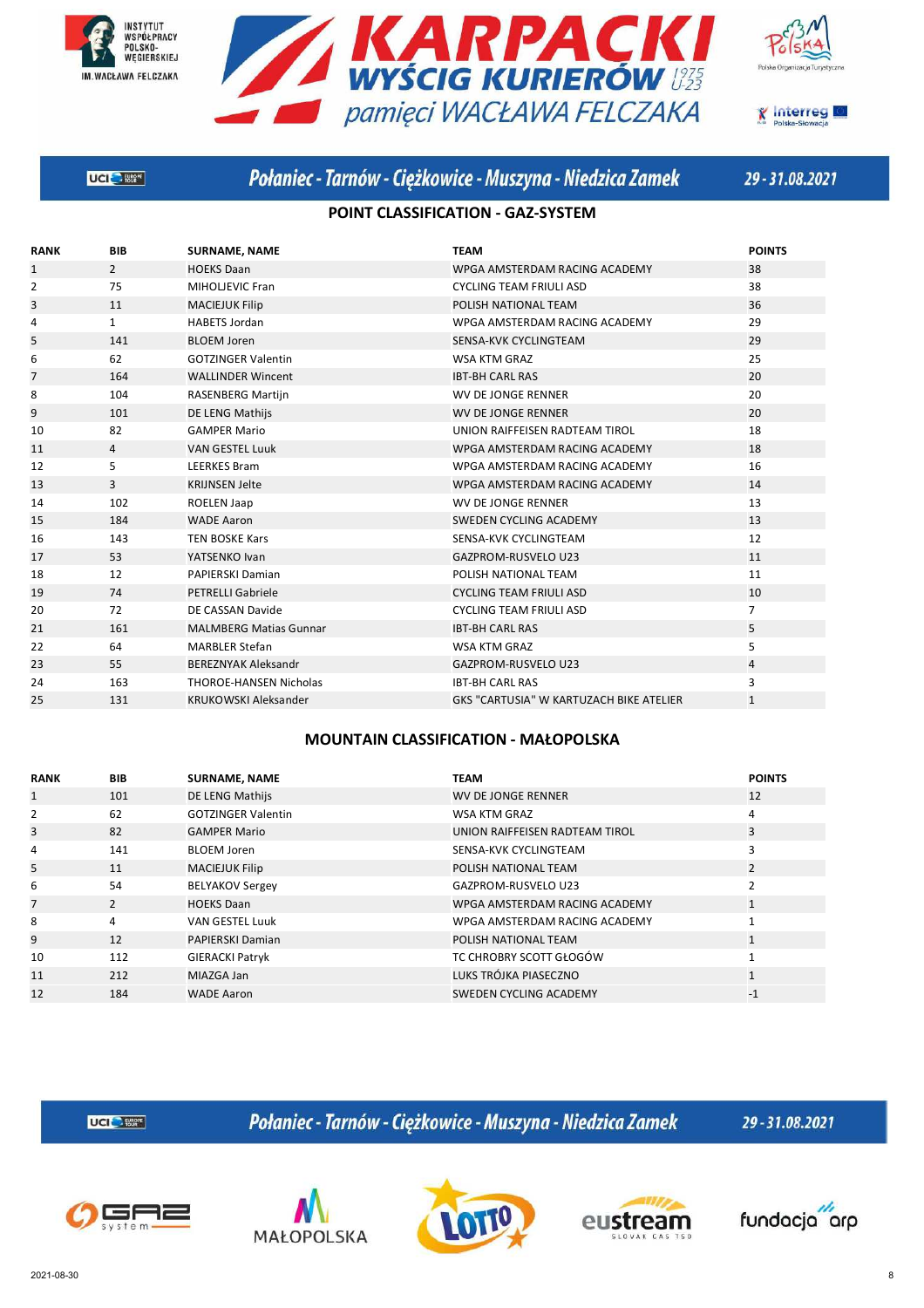







## Połaniec - Tarnów - Ciężkowice - Muszyna - Niedzica Zamek

29-31.08.2021

### **ACTIVE CLASSIFICATION - LOTTO**

| <b>RANK</b>  | <b>BIB</b> | <b>SURNAME, NAME</b>      | <b>TEAM</b>                    | <b>POINTS</b> |
|--------------|------------|---------------------------|--------------------------------|---------------|
| $\mathbf{1}$ | 82         | <b>GAMPER Mario</b>       | UNION RAIFFEISEN RADTEAM TIROL | 3             |
| 2            | 101        | DE LENG Mathijs           | WV DE JONGE RENNER             |               |
| 3            | 144        | <b>HEZEMAN Rick</b>       | SENSA-KVK CYCLINGTEAM          |               |
| 4            | 75         | MIHOLJEVIC Fran           | <b>CYCLING TEAM FRIULI ASD</b> |               |
| 5            | 62         | <b>GOTZINGER Valentin</b> | <b>WSA KTM GRAZ</b>            |               |
| 6            | 12         | PAPIERSKI Damian          | POLISH NATIONAL TEAM           |               |
|              |            | <b>VAN GESTEL Luuk</b>    | WPGA AMSTERDAM RACING ACADEMY  |               |

|  | <b>ORDER OF TECHNICAL CARS</b> |  |  |
|--|--------------------------------|--|--|
|--|--------------------------------|--|--|

| <b>CODE</b> | <b>TEAM</b>                             | <b>COUNTRY</b> |
|-------------|-----------------------------------------|----------------|
| <b>WIE</b>  | WPGA AMSTERDAM RACING ACADEMY           | <b>NED</b>     |
| <b>CTF</b>  | <b>CYCLING TEAM FRIULI ASD</b>          | <b>ITA</b>     |
| POL         | POLISH NATIONAL TEAM                    | <b>POL</b>     |
| <b>SKV</b>  | SENSA-KVK CYCLINGTEAM                   | <b>NED</b>     |
| <b>IBT</b>  | <b>IBT-BH CARL RAS</b>                  | <b>DEN</b>     |
| <b>WSA</b>  | WSA KTM GRAZ                            | <b>AUT</b>     |
| <b>URT</b>  | UNION RAIFFEISEN RADTEAM TIROL          | <b>AUT</b>     |
| <b>REN</b>  | <b>WV DE JONGE RENNER</b>               | <b>NED</b>     |
| GAZ         | <b>GAZPROM-RUSVELO U23</b>              | <b>RUS</b>     |
| <b>CRT</b>  | GKS "CARTUSIA" W KARTUZACH BIKE ATELIER | POL            |
| <b>MOP</b>  | KS POGOŃ MOSTOSTAL PUŁAWY               | <b>POL</b>     |
| <b>KED</b>  | <b>KED - STEVENS TEAM BERLIN</b>        | <b>GER</b>     |
| <b>CHR</b>  | TC CHROBRY SCOTT GŁOGÓW                 | <b>POL</b>     |
| <b>TAR</b>  | KK TARNOVIA TARNOWO PODGÓRNE            | POL            |
| <b>SVK</b>  | <b>SLOVAKIA NATIONAL TEAM</b>           | <b>SVK</b>     |
| <b>TRP</b>  | LUKS TRÓJKA PIASECZNO                   | POL            |
| <b>SCA</b>  | SWEDEN CYCLING ACADEMY                  | <b>SWE</b>     |
|             |                                         |                |

#### **COMMISSAIRES PANEL COMMUNIQUE**

Rider

184 WADE Aaron (100 172 205 14) - SWEDEN CYCLING ACADEMY is penalised according to the art. 2.12.007 (p. 4.7) – 50 CHF, +20 sec in Individual General Classification, -1 point in Mountain Classification, -4 points in Points Classification

Team Manager

SWEDEN CYCLING ACADEMY - STRID Fredrik (100 690 811 58) is penalised according to the art.  $2.12.007$  (p.  $4.7$ ) – 100 CHF



Połaniec - Tarnów - Ciężkowice - Muszyna - Niedzica Zamek







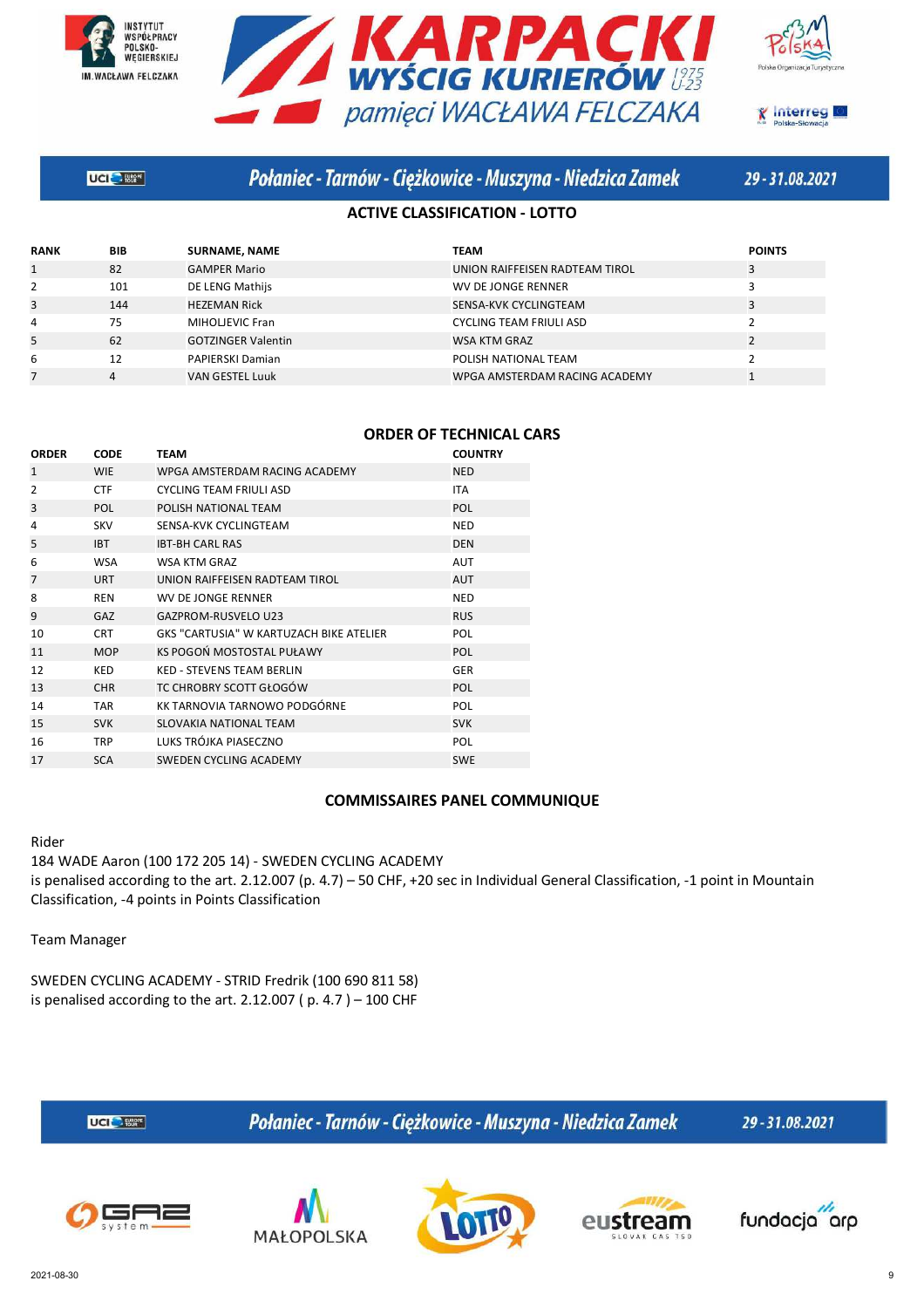





**UCIC** - 1862<sup>F</sup>

Połaniec - Tarnów - Ciężkowice - Muszyna - Niedzica Zamek

29-31.08.2021

**IN MEMORY OF WACŁAW FELCZAK**

**JERSEY HOLDERS AFTER STAGE 1**

#### **INDIVIDUAL GENERAL CLASSIFICATION - white**



## **POINT CLASSIFICATION - orange**

## **GAZ-SYSTEM**

**Hoeks Daan (2)**

**Hoeks Daan (2) WPGA AMSTERDAM RACING ACADEMY** Jersey wearer: **MACIEJUK Filip (11) POLISH NATIONAL TEAM**

**WPGA AMSTERDAM RACING ACADEMY**

#### **MOUNTAIN CLASSIFICATION - green**



#### **ACTIVE CLASSIFICATION - blue**



**MAŁOPOLSKA De Leng Mathijs (101) WV DE JONGE RENNER**

**LOTTO**

**Gamper Mario (82) UNION RAIFFEISEN RADTEAM TIROL**

Połaniec - Tarnów - Ciężkowice - Muszyna - Niedzica Zamek

29-31.08.2021



UCI<sup>C</sup>- Etter







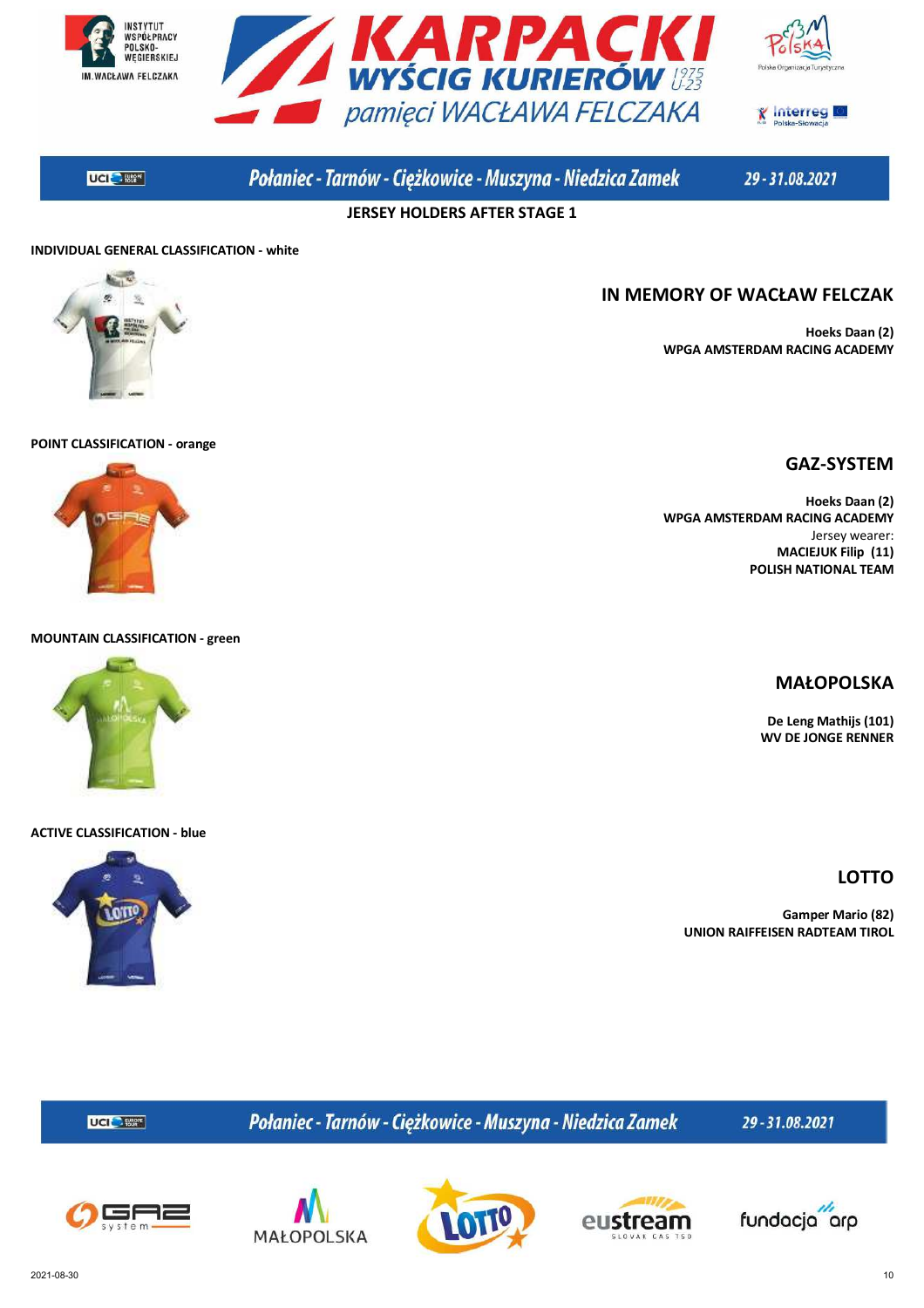



**X** Interreg

**UCI SERVICE** 

Połaniec - Tarnów - Ciężkowice - Muszyna - Niedzica Zamek

29-31.08.2021

**CLASSIFICATION OF COMPETITORS 19-20 YEARS OLD - black EUSTREAM**



**Miholjevic Fran (75) CYCLING TEAM FRIULI ASD**

UCI<sup>C</sup> 1869\*

Połaniec - Tarnów - Ciężkowice - Muszyna - Niedzica Zamek









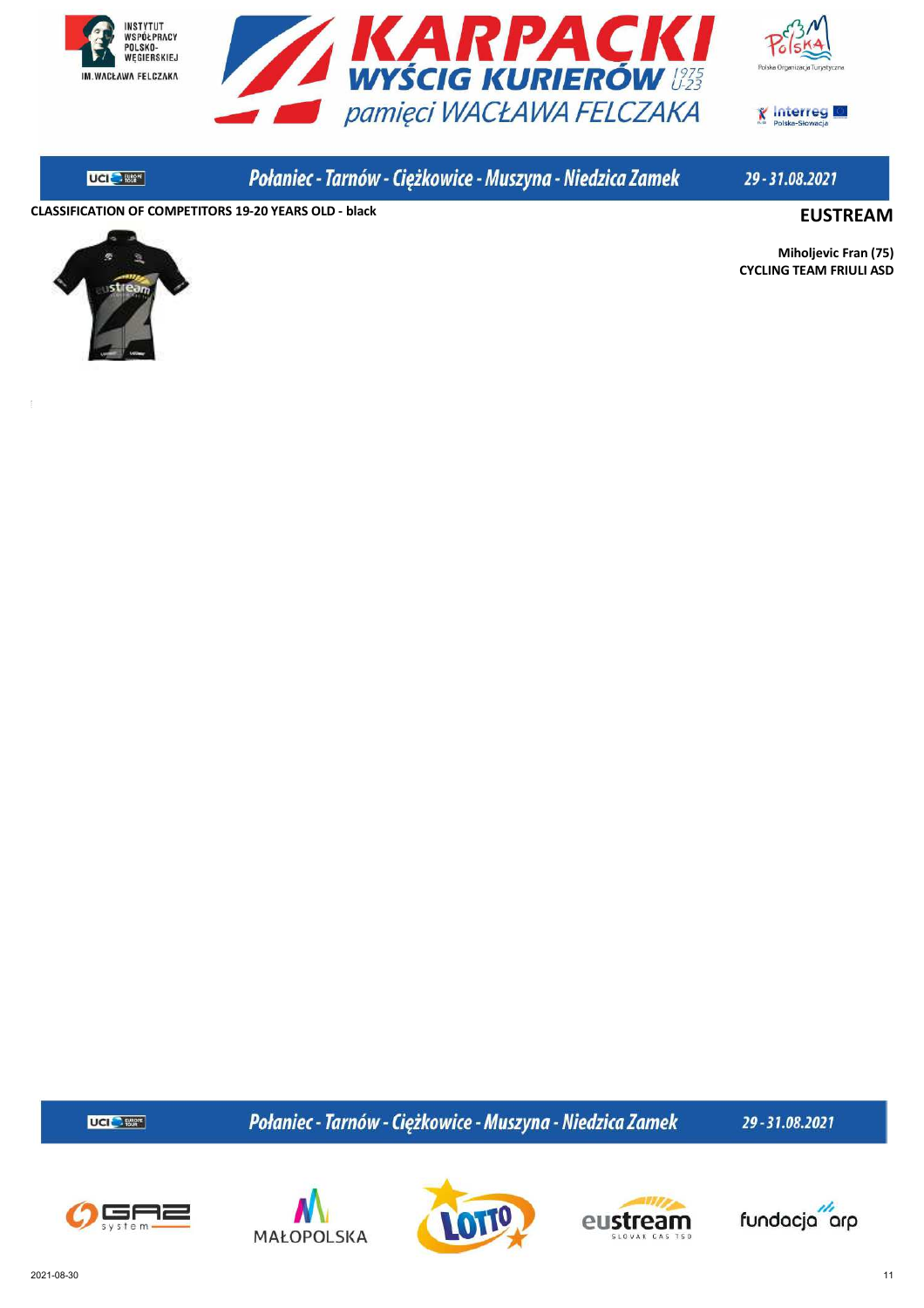







Połaniec - Tarnów - Ciężkowice - Muszyna - Niedzica Zamek

29-31.08.2021

### **RESUME CLASSIFICATIONS**

#### **INDIVIDUAL GENERAL CLASSIFICATION**

| RANK           | BIB            | <b>SURNAME, NAME</b>      | TEAM       | <b>GAP</b> |
|----------------|----------------|---------------------------|------------|------------|
| 1              | $\overline{2}$ | <b>HOEKS Daan</b>         | <b>WIE</b> |            |
| $\overline{2}$ | 75             | *MIHOLJEVIC Fran          | <b>CTF</b> | $+1$       |
| 3              | 11             | <b>MACIEJUK Filip</b>     | <b>POL</b> | $+9$       |
| 4              | 141            | <b>BLOEM Joren</b>        | <b>SKV</b> | $+12$      |
| 5              | $\mathbf{1}$   | <b>HABETS Jordan</b>      | <b>WIE</b> | $+13$      |
| 6              | 164            | *WALLINDER Wincent        | <b>IBT</b> | $+16$      |
| 7              | 62             | <b>GOTZINGER Valentin</b> | <b>WSA</b> | $+17$      |
| 8              | 82             | <b>GAMPER Mario</b>       | <b>URT</b> | $+19$      |
| 9              | 104            | <b>RASENBERG Martijn</b>  | REN        | $+20$      |
| 10             | 101            | DE LENG Mathijs           | REN        | $+20$      |
| 11             | 4              | <b>VAN GESTEL Luuk</b>    | <b>WIE</b> | $+24$      |
| 12             | 3              | *KRIJNSEN Jelte           | <b>WIE</b> | $+24$      |
| 13             | 143            | <b>TEN BOSKE Kars</b>     | <b>SKV</b> | $+28$      |
| 14             | 53             | YATSENKO Ivan             | GAZ        | $+30$      |
| 15             | 5              | *LEERKES Bram             | <b>WIE</b> | $+33$      |
| 16             | 12             | PAPIERSKI Damian          | POL        | $+44$      |
| 17             | 74             | <b>PETRELLI Gabriele</b>  | <b>CTF</b> | $+48$      |
| 18             | 102            | *ROELEN Jaap              | REN        | $+49$      |
| 19             | 131            | *KRUKOWSKI Aleksander     | <b>CRT</b> | $+51$      |
| 20             | 163            | *THOROE-HANSEN Nicholas   | <b>IBT</b> | $+52$      |
| 21             | 55             | *BEREZNYAK Aleksandr      | GAZ        | $+55$      |
| 22             | 103            | <b>HAEST Jasper</b>       | <b>REN</b> | $+55$      |
| 23             | 151            | *SEDZIELEWSKI Michał      | <b>MOP</b> | $+56$      |
| 24             | 121            | <b>BENZ-KUCH Max</b>      | <b>KED</b> | $+58$      |
| 25             | 105            | <b>STAM Maikel</b>        | REN        | +58        |
| 26             | 112            | <b>GIERACKI Patryk</b>    | CHR.       | $+58$      |
| 27             | 13             | *GÓRAK Dominik            | <b>POL</b> | $+58$      |
| 28             | 171            | KOSTAŃSKI Mateusz         | <b>TAR</b> | +59        |
| 29             | 144            | *HEZEMAN Rick             | <b>SKV</b> | $+1:00$    |
| 30             | 113            | MIERZYŃSKI Piotr          | <b>CHR</b> | $+1:02$    |
| 31             | 72             | *DE CASSAN Davide         | <b>CTF</b> | $+1:02$    |
| 32             | 63             | *HOFBAUER Philipp         | WSA        | $+1:02$    |
| 33             | 61             | <b>GRATZER Alexander</b>  | WSA        | $+1:04$    |
| 34             | 132            | *MAJEWSKI Kacper          | CRT.       | $+1:05$    |
| 35             | 173            | *OŚKO Miłosz              | <b>TAR</b> | $+1:09$    |
|                |                |                           |            |            |

#### **POINT CLASSIFICATION**

| RANK           | <b>BIB</b> | <b>SURNAME, NAME</b>      | <b>TEAM</b> | <b>PTS</b> |
|----------------|------------|---------------------------|-------------|------------|
| 1              | 2          | <b>HOEKS Daan</b>         | <b>WIE</b>  | 38         |
| $\overline{2}$ | 75         | MIHOLIEVIC Fran           | <b>CTF</b>  | 38         |
| 3              | 11         | <b>MACIEJUK Filip</b>     | POL         | 36         |
| 4              | 1          | <b>HABETS Jordan</b>      | <b>WIE</b>  | 29         |
| 5              | 141        | <b>BLOEM Joren</b>        | <b>SKV</b>  | 29         |
| 6              | 62         | <b>GOTZINGER Valentin</b> | <b>WSA</b>  | 25         |
| 7              | 164        | <b>WALLINDER Wincent</b>  | <b>IBT</b>  | 20         |
| 8              | 104        | <b>RASENBERG Martijn</b>  | <b>REN</b>  | 20         |
| q              | 101        | DE LENG Mathijs           | <b>REN</b>  | 20         |
| 10             | 82         | <b>GAMPER Mario</b>       | URT         | 18         |

#### **MOUNTAIN CLASSIFICATION**

| RANK | <b>BIB</b> | <b>SURNAME, NAME</b>      | <b>TEAM</b> | <b>PTS</b>     |
|------|------------|---------------------------|-------------|----------------|
| 1    | 101        | DE LENG Mathijs           | <b>REN</b>  | 12             |
| 2    | 62         | <b>GOTZINGER Valentin</b> | <b>WSA</b>  | 4              |
| 3    | 82         | <b>GAMPER Mario</b>       | URT         | 3              |
| 4    | 141        | <b>BLOEM Joren</b>        | <b>SKV</b>  | 3              |
| 5    | 11         | <b>MACIEJUK Filip</b>     | POL         | $\overline{2}$ |
| 6    | 54         | <b>BELYAKOV Sergey</b>    | GAZ         | 2              |
| 7    | 2          | <b>HOEKS Daan</b>         | <b>WIE</b>  | $\mathbf{1}$   |
| 8    | 4          | <b>VAN GESTEL Luuk</b>    | <b>WIE</b>  | $\mathbf{1}$   |
| q    | 12         | <b>PAPIERSKI Damian</b>   | POL         | 1              |
| 10   | 112        | <b>GIERACKI Patryk</b>    | <b>CHR</b>  | $\mathbf{1}$   |

#### **ACTIVE CLASSIFICATION**

| RANK           | <b>BIB</b> | <b>SURNAME, NAME</b>      | <b>TEAM</b> | <b>PTS</b>    |
|----------------|------------|---------------------------|-------------|---------------|
| 1              | 82         | <b>GAMPER Mario</b>       | URT         | 3             |
| $\overline{2}$ | 101        | DE LENG Mathijs           | <b>REN</b>  | 3             |
| 3              | 144        | <b>HEZEMAN Rick</b>       | <b>SKV</b>  | 3             |
| 4              | 75         | <b>MIHOLJEVIC Fran</b>    | <b>CTF</b>  | 2             |
| 5              | 62         | <b>GOTZINGER Valentin</b> | <b>WSA</b>  | $\mathcal{P}$ |
| 6              | 12         | PAPIERSKI Damian          | POL         | 2             |
| 7              | 4          | <b>VAN GESTEL Luuk</b>    | <b>WIE</b>  | 1             |
|                |            |                           |             |               |

UCI<sup>C</sup> 1869\*

Połaniec - Tarnów - Ciężkowice - Muszyna - Niedzica Zamek